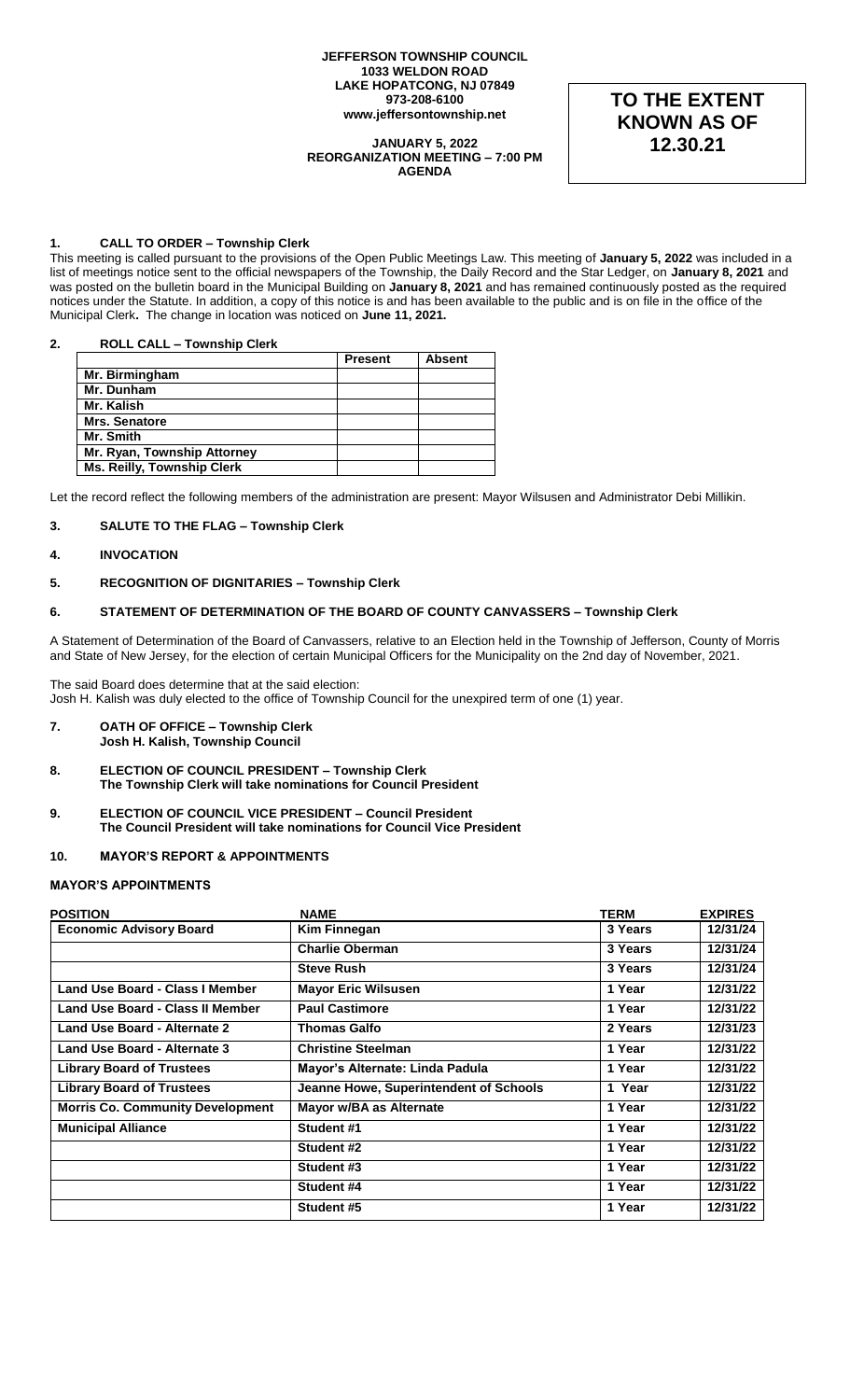# **MAYOR'S APPOINTMENTS WITH COUNCIL ADVICE AND CONSENT**

| <b>POSITION</b>                        | <b>NAME</b>                                   | <b>TERM</b> | <b>EXPIRES</b> |
|----------------------------------------|-----------------------------------------------|-------------|----------------|
| <b>Prosecutor</b>                      | James La Sala, Esquire                        | 1 Year      | 12/31/22       |
| <b>Alternate Prosecutor (1)</b>        | <b>Lisa Thompson, Esquire</b>                 | 1 Year      | 12/31/22       |
| <b>Alternate Prosecutor (2)</b>        | <b>Camile Kassar, Esquire</b>                 | 1 Year      | 12/31/22       |
| <b>Alternate Prosecutor (3)</b>        | <b>Any Morris County Municipal Prosecutor</b> | 1 Year      | 12/31/22       |
| <b>Police Matrons (3 appointments)</b> | <b>Elizabeth Mueller</b>                      | 1 Year      | 12/31/22       |
|                                        | <b>Andrea Sherrer</b>                         | 1 Year      | 12/31/22       |
|                                        | Vacancy                                       | 1 Year      | 12/31/22       |
| <b>Zoning Officer</b>                  | <b>Tom Mahoney</b>                            | 1 Year      | 12/31/22       |

| <b>Council Member</b>                     | B٧ | 2 <sub>nd</sub> | Yes | No | <b>Abstain</b> | <b>Absent</b> |
|-------------------------------------------|----|-----------------|-----|----|----------------|---------------|
| Mr. Birmingham                            |    |                 |     |    |                |               |
|                                           |    |                 |     |    |                |               |
| Mr. Dunham<br>Mr. Kalish<br>Mrs. Senatore |    |                 |     |    |                |               |
|                                           |    |                 |     |    |                |               |
| Mr. Smith                                 |    |                 |     |    |                |               |

# **11. MINUTES – December 15, 2022 (Regular)**

| <b>Council Member</b> | Βv | 2 <sub>nd</sub> | <b>Yes</b> | No | <b>Abstain</b> | <b>Absent</b> |
|-----------------------|----|-----------------|------------|----|----------------|---------------|
| Mr. Birmingham        |    |                 |            |    |                |               |
| Mr. Dunham            |    |                 |            |    |                |               |
| Mr. Kalish            |    |                 |            |    |                |               |
| <b>Mrs. Senatore</b>  |    |                 |            |    |                |               |
| Mr. Smith             |    |                 |            |    |                |               |

# **12. CONSENT AGENDA\* – Township Clerk**

**\*Matters listed on the Consent Agenda Resolution are considered routine and will be enacted by one motion of the Council and one roll call vote. There will be no separate discussion of these items unless a Council member requests an item be removed for consideration.**

**\*PERMITS/LICENSES: None for January 5, 2022**

#### **\*APPOINTMENTS:**

| <b>Member/Position</b>            | Appointment             | <b>Notes</b> | <b>Term</b> | <b>Expires</b> |
|-----------------------------------|-------------------------|--------------|-------------|----------------|
| <b>Deputy Clerk</b>               | <b>Amanda Nevins</b>    | N/A          | vear        | 12/31/22       |
| <b>Land Use Board - Class III</b> | <b>Melissa Senatore</b> |              | vear        | 12/31/22       |

# **\*CONSENT AGENDA RESOLUTIONS:**

- [22-01](file://///jeffdata16/clerk/Council%20Documents/Meetings/2018%20Meetings/1.%20%20January%203%20%20%20Reorg/Consent%20Agenda%20%20Reorg/CA%2018-01%20Meeting%20Schedule) Resolution Establishing 2022 Township Council Meeting Schedule<br>22-02 Resolution Designating Official Newspapers of the Township for 20
- Resolution Designating Official Newspapers of the Township for 2022
- [22-03](file://///jeffdata16/clerk/Council%20Documents/Meetings/2018%20Meetings/1.%20%20January%203%20%20%20Reorg/Consent%20Agenda%20%20Reorg/CA%2018-03%20Procedures%20for%20Notices) Resolution Establishing Procedures for Written Requests of Regular 2022 Township Council Meeting Schedules, or Revisions Thereto, Pursuant to N.J.S.A. 10:4-19
- 22-04 Resolution Establishing Procedure for Public Comment Before the Jefferson Township Council
- 22-05 Resolution Certifying Compliance With The United States Equal Employment Opportunity Commission's 'Enforcement Guidance On The Consideration Of Arrest and Conviction Records In Employment Decisions Under Title VII Of The Civil Rights Act of 1964' Pursuant To P.L.2017, C. 183
- [22-06](file://///jeffdata16/clerk/Council%20Documents/Meetings/2018%20Meetings/1.%20%20January%203%20%20%20Reorg/Consent%20Agenda%20%20Reorg/CA%2018-06%20Volunteer%20Tuition%20Credit%20Program) Resolution Authorizing Participation in the Volunteer Tuition Credit Program
- 22-07 Resolution Appointing Special Police Officers
- [22-08](file://///jeffdata16/clerk/Council%20Documents/Meetings/2018%20Meetings/1.%20%20January%203%20%20%20Reorg/Consent%20Agenda%20%20Reorg/CA%2018-08%20Appoint%20Assessment%20Search%20Officer) Resolution Appointing Assessment Search Officer
- 
- 22-09 Resolution Appointing Public Agency Compliance Officer (PACO)<br>22-10 Resolution Authorizing Bonding for Township Officials and Emplo Resolution Authorizing Bonding for Township Officials and Employees
- [22](file://///jeffdata16/clerk/Council%20Documents/Meetings/2018%20Meetings/1.%20%20January%203%20%20%20Reorg/Consent%20Agenda%20%20Reorg/CA%2018-13%20Cancellation%20of%20Tax%20Overpayments)-11 Resolution Authorizing Cancellation of Tax Overpayments or Delinquent Amounts Less Than \$10.00<br>22-12 Resolution Authorizing Water and Sewer Utility Billing Adjustments of Amounts Less Than \$10.00
- Resolution Authorizing Water and Sewer Utility Billing Adjustments of Amounts Less Than \$10.00
- [22-13](file://///jeffdata16/clerk/Council%20Documents/Meetings/2018%20Meetings/1.%20%20January%203%20%20%20Reorg/Consent%20Agenda%20%20Reorg/CA%2018-15%20Recreation%20Billing%20Adjustments) Resolution Authorizing Recreation Department Billing Adjustments of Amounts Less Than \$5.00<br>22-14 Resolution Establishing the Rate of Interest to be Charged on Delinquent Taxes and Assessmen
- [22-14](file://///jeffdata16/clerk/Council%20Documents/Meetings/2018%20Meetings/1.%20%20January%203%20%20%20Reorg/Consent%20Agenda%20%20Reorg/CA%2018-16%20Rate%20of%20Interest%20for%20Delinquent%20Taxes) Resolution Establishing the Rate of Interest to be Charged on Delinquent Taxes and Assessments<br>22-15 Resolution Establishing the Rate of Interest to be Charged on Delinquent Utility Payments
- [22-15](file://///jeffdata16/clerk/Council%20Documents/Meetings/2018%20Meetings/1.%20%20January%203%20%20%20Reorg/Consent%20Agenda%20%20Reorg/CA%2018-17%20Rate%20of%20Interest%20for%20Utility%20Payments) Resolution Establishing the Rate of Interest to be Charged on Delinquent Utility Payments<br>22-16 Resolution Authorizing a Formal Petty Cash Policy for All Departments Within the Townshi
- [22-16](file://///jeffdata16/clerk/Council%20Documents/Meetings/2018%20Meetings/1.%20%20January%203%20%20%20Reorg/Consent%20Agenda%20%20Reorg/CA%2018-20%20Petty%20Cash%20Policy) Resolution Authorizing a Formal Petty Cash Policy for All Departments Within the Township of Jefferson<br>22-17 Resolution Authorizing Prior Claims of Payments
- Resolution Authorizing Prior Claims of Payments
- [22-18](file://///jeffdata16/clerk/Council%20Documents/Meetings/2018%20Meetings/1.%20%20January%203%20%20%20Reorg/Consent%20Agenda%20%20Reorg/CA%2018-22%20Prior%20Payment%20for%20Recreation) Resolution Authorizing Prior Claims of Payments for the Recreation Department
- 22-19 Resolution Authorizing Participation in the Morris County Adaptive Recreation Program (McARP)
- [22-20](file://///jeffdata16/clerk/Council%20Documents/Meetings/2018%20Meetings/1.%20%20January%203%20%20%20Reorg/Consent%20Agenda%20%20Reorg/CA%2018-25%20Emergency%20Management%20Coordinator%20Appt) Resolution Authorizing the Appointment of the Deputy Emergency Management Coordinators
- [22-21](file://///jeffdata16/clerk/Council%20Documents/Meetings/2018%20Meetings/1.%20%20January%203%20%20%20Reorg/Consent%20Agenda%20%20Reorg/CA%2018-32%20Trinitas%20Employee%20Assistance%20Program) Resolution Awarding a Contract to Trinitas Physicians Practice LLC For The Employee Assistance Program
- 22-22 Resolution Awarding a Contract to New Horizons Forestry Inc. (Tim Slavin) For Forestry Services
- 22-23 Resolution Authorizing A Professional Services Agreement for Appraisal Services McNerney & Associates, Inc.<br>22-24 Resolution Authorizing A Professional Services Agreement for Architectural Services Fox Architectu Resolution Authorizing A Professional Services Agreement for Architectural Services – Fox Architectural Design, PC
- 22-25 Resolution Authorizing A Professional Services Agreement for Auditing Services Wielkotz & Company, LLC
- 
- 22-26 Resolution Authorizing A Professional Services Agreement for Bond Counsel Services Hawkins, Delafield and Wood, LLP<br>22-27 Resolution Authorizing A Professional Services Agreement for Labor Attorney Services-Cleary, 22-27 Resolution Authorizing A Professional Services Agreement for Labor Attorney Services-Cleary, Giacobbe, Alfieri, Jacobs, LLC
- 22-28 Resolution Authorizing A Professional Services Agreement for Planning Services J. Caldwell & Associates, LLC
- Resolution Authorizing A Professional Services Agreement for Public Defender Services Law Office Of Daniel P. Agatino, LLC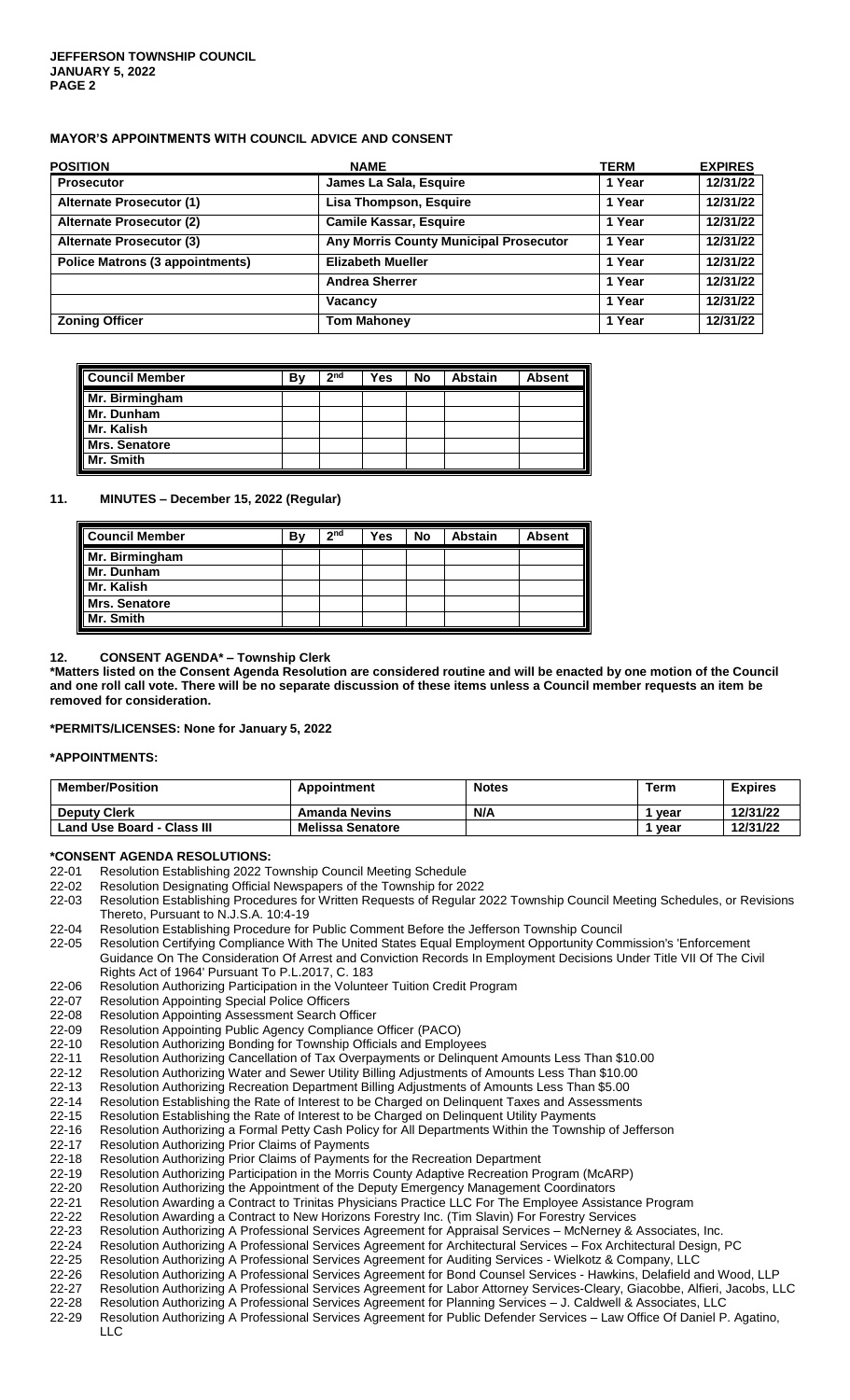- 22-30 Resolution Authorizing A Professional Services Agreement for Risk Management Services And Appointing the Risk Management Consultant - Willis Of New Jersey
- 22-31 Resolution Authorizing A Professional Services Agreement for Tax Appeal Legal Services Lavery, Selvaggi, Abromitis & Cohen, PC
- 22-32 Resolution Authorizing A Professional Services Agreement for Township Attorney Services Laddey, Clark & Ryan, LLP<br>22-33 Resolution Authorizing the Payment of Bills 22-33 Resolution Authorizing the Payment of Bills<br>22-34 Resolution Setting 2022 Salaries Of The Co
- Resolution Setting 2022 Salaries Of The Council And The Council President Within The Range As Established By The
- Township's Salary Ordinance
- 22-35 Resolution Approving 2022 Cash Management Plan
- 22-36 Resolution Authorizing a Refund of Overpayment(s) of Taxes
- 22-37 Resolution Authorizing a Temporary Budget for the Calendar Year 2022

| <b>Council Member</b> | B٧ | 2 <sub>nd</sub> | Yes | No | <b>Abstain</b> | <b>Absent</b> |
|-----------------------|----|-----------------|-----|----|----------------|---------------|
| Mr. Birmingham        |    |                 |     |    |                |               |
| Mr. Dunham            |    |                 |     |    |                |               |
| Mr. Kalish            |    |                 |     |    |                |               |
| Mrs. Senatore         |    |                 |     |    |                |               |
| Mr. Smith             |    |                 |     |    |                |               |

# **12. PUBLIC COMMENT – Presiding Officer**

**Please state and spell your name and address for the record.** Each speaker is limited to one (1) comment of no more than five (5) minutes and no yielding of time to another person.

#### **13. ADJOURNMENT AT \_\_\_\_\_\_\_\_\_\_\_PM - Presiding Officer**

**Michele Reilly, RMC, CMR**

**Township Clerk**

**973-208-6133 [mreilly@jeffersontownship.net](mailto:mreilly@jeffersontownship.net) \_\_\_\_\_\_\_\_\_\_\_\_\_\_\_\_\_\_\_\_\_\_\_\_\_\_\_\_\_\_\_\_\_\_\_\_\_\_\_\_\_\_\_\_\_\_\_\_\_\_\_\_\_\_\_\_\_\_\_\_\_\_\_\_\_\_\_\_\_\_\_\_\_\_\_\_\_\_\_\_\_\_\_\_\_\_\_\_\_\_\_\_\_\_\_\_\_\_\_\_\_\_\_\_\_\_**

# **CONSENT AGENDA RESOLUTION #22-01**

# **"RESOLUTION ESTABLISHING 2022 TOWNSHIP COUNCIL MEETING SCHEDULE"**

**WHEREAS,** Chapter 231 of the Public Laws of the State of New Jersey for 1975, known as the "Open Public Meetings Act", requires notification of meetings of public bodies.

**NOW, THEREFORE, BE IT RESOLVED** by the Township Council of the Township of Jefferson, County of Morris, State of New Jersey, that the following schedule of Regular meetings of the Township Council of the Township of Jefferson, County of Morris, State of New Jersey, for the year **2022** is hereby adopted.

**BE IT FURTHER RESOLVED** that Regular meetings, to discuss or act upon public business will **begin at 7:00 p.m.** on each of the dates set forth below, at the **Municipal Building, 1033 Weldon Road, Lake Hopatcong, New Jersey**, unless otherwise noticed below or as amended during the year by a vote of the Township Council.

#### **REGULAR MEETING SCHEDULE**

| Wednesday, January 19  | Wednesday, July 13                          |
|------------------------|---------------------------------------------|
| Wednesday, February 2  | Wednesday, August 10                        |
| Wednesday, February 16 | Wednesday, September 7                      |
| Wednesday, March 2     | Tuesday, September 20                       |
| Wednesday, March 16    | Wednesday, October 5                        |
| Wednesday, April 6     | Wednesday, October 19                       |
| Wednesday, April 20    | Wednesday, November 2                       |
| Wednesday, May 4       | Wednesday, November 30                      |
| Wednesday, May 18      | Wednesday, December 14                      |
| Wednesday, June 15     | Wednesday, January 4, 2023 - Reorganization |
| Wednesday, June 29     |                                             |

**BE IT FURTHER RESOLVED** that the Township Clerk be and is hereby authorized and directed to post the meeting schedule on the official bulletin board located in the Municipal Building of the Township, to mail a copy of this resolution to **the Daily Record** and **the Star Ledger**, and to mail a copy of such schedule to those persons who may request such mailing provided they comply with **Resolution #22-03,** adopted by the Township Council on **January 5, 2022.**

**\_\_\_\_\_\_\_\_\_\_\_\_\_\_\_\_\_\_\_\_\_\_\_\_\_\_\_\_\_\_\_\_\_\_\_\_\_\_\_\_\_\_\_\_\_\_\_\_\_\_\_\_\_\_\_\_\_\_\_\_\_\_\_\_\_\_\_\_\_\_\_\_\_\_\_\_\_\_\_\_\_\_\_\_\_\_\_\_\_\_\_\_\_\_\_\_\_\_\_\_\_\_\_\_\_\_**

# **CONSENT AGENDA RESOLUTION #22-02**

#### **"RESOLUTION DESIGNATING OFFICIAL NEWSPAPERS OF THE TOWNSHIP FOR 2022"**

**WHEREAS,** Chapter 37 of the Public Laws of the State of New Jersey for 1975, known as the "Open Public Meetings Act", requires every public body, at its annual organization meeting, to designate two (2) newspapers for the purpose of giving them the annual meeting schedule required by said Act, and copies of the Adequate Notice as required by said Act; and

**WHEREAS,** the Act further requires that one such newspaper shall be known as the "official" newspaper.

**NOW, THEREFORE, BE IT RESOLVED** by the Township Council of the Township of Jefferson, County of Morris, State of New Jersey, that the following newspapers are most likely to inform the local public of public meetings and are therefore designated as follows:

1. That the official newspaper of the Township of Jefferson for the **year 2022** is hereby designated as **the Daily Record.**

2. That the second newspaper required by said Act for the **year 2022** is hereby designated as **the Star Ledger.**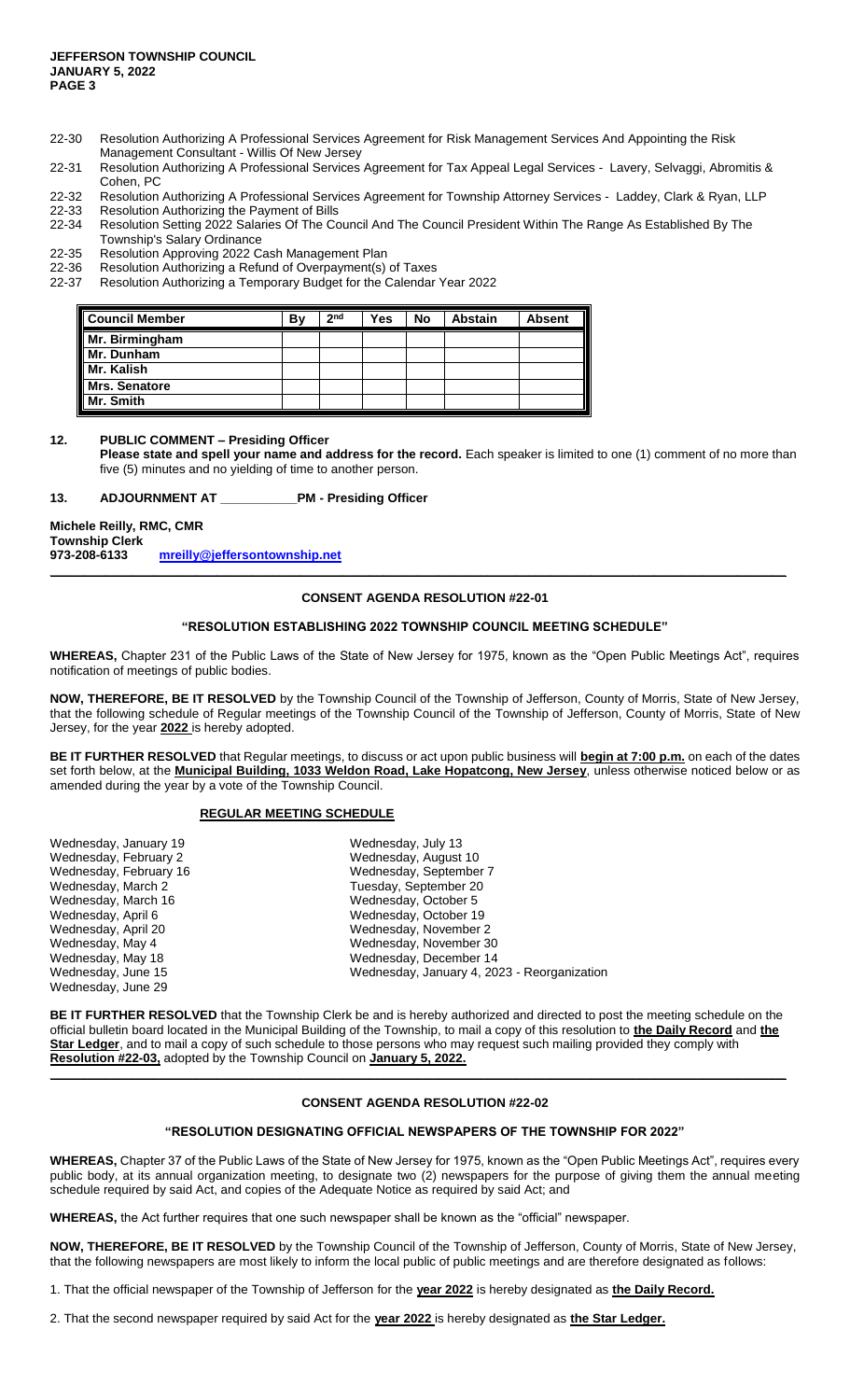#### **"RESOLUTION ESTABLISHING PROCEDURES FOR WRITTEN REQUESTS OF REGULAR 2022 TOWNSHIP COUNCIL MEETING SCHEDULES, OR REVISIONS THERETO, PURSUANT TO N.J.S.A. 10:4-19"**

**WHEREAS,** N.J.S.A. 10:4-19 allows for any person to request from the Township that he or she be mailed copies of any regular Township Council meeting schedule, or revision to said meeting schedule, together with the agenda of said meetings; and

**WHEREAS,** the Township Council wishes to set forth the procedures for such requests.

**NOW, THEREFORE, BE IT RESOLVED** by the Township Council of the Township of Jefferson, County of Morris, State of Jersey, as follows:

1. Any such requests for the schedule of meetings or the agenda for all regular meetings, and any special meetings, or revisions to any of the regularly scheduled meetings, shall be made in writing to the Clerk of the Township; and

2. Such notices shall be forwarded to the person making the request at the time that they are made available to the general public; and

3. The person making the request can provide that the notifications and copies of the agenda be provided by regular mail or by email or by facsimile; and

4. The only obligation of the Township Clerk shall be to mail such notices to the address provided or to email such notices to the email address provided or by facsimile to the phone number provided; and

5. The Clerk shall keep a list containing the names and addresses of those persons making requests for mailings of notices, the date when such application was made, and shall also keep a record of the date which each and every notice was forwarded to said person.

**BE IT FURTHER RESOLVED** that there shall be no fee required to be paid to the Clerk for the providing of such notifications.

# **CONSENT RESOLUTION #22-04**

\_\_\_\_\_\_\_\_\_\_\_\_\_\_\_\_\_\_\_\_\_\_\_\_\_\_\_\_\_\_\_\_\_\_\_\_\_\_\_\_\_\_\_\_\_\_\_\_\_\_\_\_\_\_\_\_\_\_\_\_\_\_\_\_\_\_\_\_\_\_\_\_\_\_\_\_\_\_\_\_\_\_\_\_\_\_\_\_\_\_\_\_\_\_\_\_\_\_\_\_\_\_\_\_\_\_\_

#### **"RESOLUTION ESTABLISHING PROCEDURE FOR PUBLIC COMMENT BEFORE THE JEFFERSON TOWNSHIP COUNCIL"**

**WHEREAS,** the Jefferson Township Council provides for public comment during all of its public meetings; and

**WHEREAS**, Township Council is desirous of providing all members of the public with an opportunity to question or make comments to the Township Council; and

**WHEREAS**, the Township Council wishes to place a time limit on individual public comment.

**NOW, THEREFORE, BE IT RESOLVED** by the Township Council of the Township of Jefferson in the County of Morris and State of New Jersey, that there is hereby established a procedure for public comment before the Council whereby each speaker shall be granted no more than five (5) minutes and no more than one (1) appearance before each public comments section of any public meeting of the Council, unless said speaker specifically requests an extension of time and which extension is authorized by the Council.

**BE IT FURTHER RESOLVED** that this procedure shall not apply to any persons or parties that are scheduled to make a presentation before the Council. **\_\_\_\_\_\_\_\_\_\_\_\_\_\_\_\_\_\_\_\_\_\_\_\_\_\_\_\_\_\_\_\_\_\_\_\_\_\_\_\_\_\_\_\_\_\_\_\_\_\_\_\_\_\_\_\_\_\_\_\_\_\_\_\_\_\_\_\_\_\_\_\_\_\_\_\_\_\_\_\_\_\_\_\_\_\_\_\_\_\_\_\_\_\_\_\_\_\_\_\_\_\_\_\_\_\_\_**

#### **CONSENT AGENDA RESOLUTION #22-05**

#### **"RESOLUTION CERTIFYING COMPLIANCE WITH THE UNITED STATES EQUAL EMPLOYMENT OPPORTUNITY COMMISSION'S 'ENFORCEMENT GUIDANCE ON THE CONSIDERATION OF ARREST AND CONVICTION RECORDS IN EMPLOYMENT DECISIONS UNDER TITLE VII OF THE CIVIL RIGHTS ACT OF 1964' PURSUANT TO P.L. 2017, C. 183"**

**WHEREAS**, N.J.S.A. 40A:4-5 as amended by P.L. 2017, c.183 requires the governing body of each municipality and county to certify that their local unit's hiring practices comply with the United States Equal Employment Opportunity Commission's "Enforcement Guidance on the Consideration of Arrest and Conviction Records in Employment Decisions Under Title VII of the Civil Rights Act of 1964," *as amended*, 42 U.S.C. § 2000e *et seq*., (April 25, 2012) before submitting its approved annual budget to the Division of Local Government Services in the New Jersey Department of Community Affairs; and

**WHEREAS**, the members of the governing body have familiarized themselves with the contents of the above-referenced enforcement guidance and with their local unit's hiring practices as they pertain to the consideration of an individual's criminal history, as evidenced by the group affidavit form of the governing body attached hereto.

**NOW, THEREFORE, BE IT RESOLVED** that the Township Council of the Township of Jefferson, County of Morris, State of New Jersey hereby states that it has complied with N.J.S.A. 40A:4-5, as amended by P.L. 2017, c.183, by certifying that the local unit's hiring practices comply with the above-referenced enforcement guidance and hereby directs the Clerk to cause to be maintained and available for inspection a certified copy of this resolution and the required affidavit to show evidence of said compliance.

#### **CONSENT AGENDA RESOLUTION #22-06**

**-----------------------------------------------------------------------------------------------------------------------------------------------------------------**

#### **"RESOLUTION AUTHORIZING PARTICIPATION IN THE VOLUNTEER TUITION CREDIT PROGRAM"**

**WHEREAS,** the Township Council of the Township of Jefferson, County of Morris, State of New Jersey, deem it appropriate to enhance the recruitment and retention of volunteer firefighters and emergency medical volunteers in the Township of Jefferson; and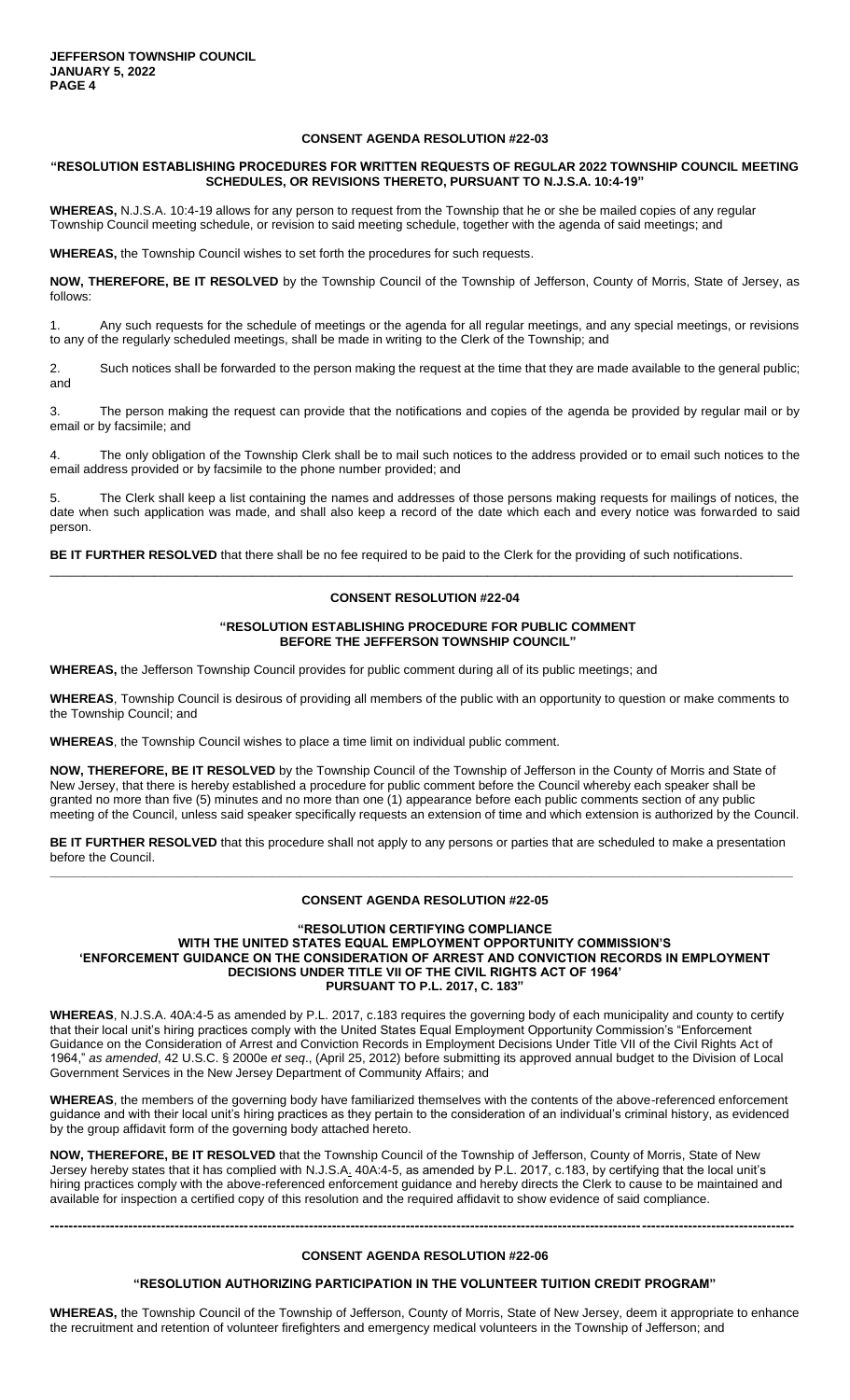**WHEREAS,** the State of New Jersey has enacted P.L. 1998, c.145 which permits municipal governments to allow their firefighters and emergency medical volunteers to take advantage of the Volunteer Tuition Credit Program at no cost to the municipal government.

**NOW, THEREFORE, BE IT RESOLVED** by the Township Council of the Township of Jefferson, County of Morris, State of New Jersey, that the Volunteer Tuition Credit Program as set forth in P.L. 1988, c.145 is herewith adopted for the volunteer firefighters and emergency medical volunteers in the municipality.

**BE IT FURTHER RESOLVED** that the Mayor's Office of the Township of Jefferson is herewith delegated the responsibility to administer the program and is authorized to enter into all agreements and to maintain files of all documents as may be required under P.L. 1998, c.145.

**BE IT FURTHER RESOLVED** that copies of this resolution shall be forwarded to the Mayor's Office, Fire Department #1, Fire Department #2, Jefferson Township Rescue Squad, and Milton First Aid Squad. \_\_\_\_\_\_\_\_\_\_\_\_\_\_\_\_\_\_\_\_\_\_\_\_\_\_\_\_\_\_\_\_\_\_\_\_\_\_\_\_\_\_\_\_\_\_\_\_\_\_\_\_\_\_\_\_\_\_\_\_\_\_\_\_\_\_\_\_\_\_\_\_\_\_\_\_\_\_\_\_\_\_\_\_\_\_\_\_\_\_\_\_\_\_\_\_\_\_\_\_\_\_\_\_\_\_\_

# **CONSENT AGENDA RESOLUTION #22-07**

#### **"RESOLUTION APPOINTING SPECIAL POLICE OFFICERS"**

**WHEREAS**, the Chief of Police has recommended and the Mayor and Administrator have approved the following individuals to be appointed to serve as Special Police Officers as identified below.

- **Peter Hausmann**
- **Joseph Macaluso**

**NOW, THEREFORE, BE IT RESOLVED** by the Township Council of the Township of Jefferson, County of Morris, State of New Jersey, that said officers have been duly appointed for the **2022** calendar year in accordance with N.J.S.A. 40A:14-140 and 146:10. \_\_\_\_\_\_\_\_\_\_\_\_\_\_\_\_\_\_\_\_\_\_\_\_\_\_\_\_\_\_\_\_\_\_\_\_\_\_\_\_\_\_\_\_\_\_\_\_\_\_\_\_\_\_\_\_\_\_\_\_\_\_\_\_\_\_\_\_\_\_\_\_\_\_\_\_\_\_\_\_\_\_\_\_\_\_\_\_\_\_\_\_\_\_\_\_\_\_\_\_\_\_\_\_\_\_\_

# **CONSENT AGENDA RESOLUTION #22-08**

# **"RESOLUTION APPOINTING ASSESSMENT SEARCH OFFICER"**

**WHEREAS,** N.J.S.A. 54:5-18.1 requires the governing body to provide by resolution for the making of official certificates of searches as to municipal improvements authorized by Ordinance of the municipality, but not assessed, affecting any parcel or tract of land in such municipality in that a future assessment will be made thereon pursuant to such Ordinance.

**NOW, THEREFORE, BE IT RESOLVED** by the Township Council of the Township of Jefferson, County of Morris, State of New Jersey, that **Michele Reilly** is hereby appointed to the position of Assessment Search Officer until such time a resolution stating otherwise is adopted.

**BE IT FURTHER RESOLVED** that a certified copy of this resolution is forwarded to the Assessment Search Officer.

# **CONSENT AGENDA RESOLUTION #22-09**

\_\_\_\_\_\_\_\_\_\_\_\_\_\_\_\_\_\_\_\_\_\_\_\_\_\_\_\_\_\_\_\_\_\_\_\_\_\_\_\_\_\_\_\_\_\_\_\_\_\_\_\_\_\_\_\_\_\_\_\_\_\_\_\_\_\_\_\_\_\_\_\_\_\_\_\_\_\_\_\_\_\_\_\_\_\_\_\_\_\_\_\_\_\_\_\_\_\_\_\_\_\_\_\_\_\_\_

# **"RESOLUTION APPOINTING 2022 PUBLIC AGENCY COMPLIANCE OFFICER (PACO)"**

**WHEREAS**, in accordance with N.J.A.C. 17:27-3.5 a public agency must annually designate an officer to serve as its Public Agency Compliance Officer; and

**WHEREAS**, the Public Agency Compliance Officer is responsible for assuring that no public contract may be awarded nor any monies paid until the contractor has agreed to contract performance which complies with the approved Affirmative Action Plan; and

**WHEREAS**, a copy of this resolution shall be sent to the Division of Contract Compliance & Equal Employment Opportunity in the Public Contracts office.

**NOW, THEREFORE, BE IT RESOLVED**, that the Township Council of the Township of Jefferson, County of Morris, State of New Jersey hereby appoint **William Eagen** as Public Agency Compliance Officer in the Township of Jefferson for the year **2022**. \_\_\_\_\_\_\_\_\_\_\_\_\_\_\_\_\_\_\_\_\_\_\_\_\_\_\_\_\_\_\_\_\_\_\_\_\_\_\_\_\_\_\_\_\_\_\_\_\_\_\_\_\_\_\_\_\_\_\_\_\_\_\_\_\_\_\_\_\_\_\_\_\_\_\_\_\_\_\_\_\_\_\_\_\_\_\_\_\_\_\_\_\_\_\_\_\_\_\_\_\_\_\_\_\_\_\_

# **CONSENT AGENDA RESOLUTION #22-10**

# **"RESOLUTION AUTHORIZING BONDING FOR TOWNSHIP OFFICIALS AND EMPLOYEES"**

**BE IT RESOLVED** by the Township Council of the Township of Jefferson, County of Morris, State of New Jersey, that the following Township Officials and employees be bonded with a reputable bonding company in the amount set forth opposite their respective names.

**BLANKET BOND COVERING ALL MUNICIPAL EMPLOYEES IN THE SUM OF…… \$ 1,000,000.00**

**Farmers Home Administration (Chief Financial Officer-required per loan agreement) \$ 40,000.00**

# **CONSENT AGENDA RESOLUTION #22-11**

 $\Box$ 

**"RESOLUTION AUTHORIZING CANCELLATION OF TAX OVERPAYMENTS OR DELINQUENT AMOUNTS LESS THAN \$10.00"**

**WHEREAS,** N.J.S.A. 40A:5-17.1 allows for the cancellation of property tax overpayments or delinquent amounts of less than \$10.00; and

**WHEREAS,** the governing body may authorize the Tax Collector to process, without further action on their part, any cancellation of property tax overpayments or delinquencies of less than \$10.00.

**NOW, THEREFORE, BE IT RESOLVED** by the Township Council of the Township of Jefferson, County of Morris, State of New Jersey, that the Tax Collector is hereby authorized to cancel said tax amounts as deemed necessary.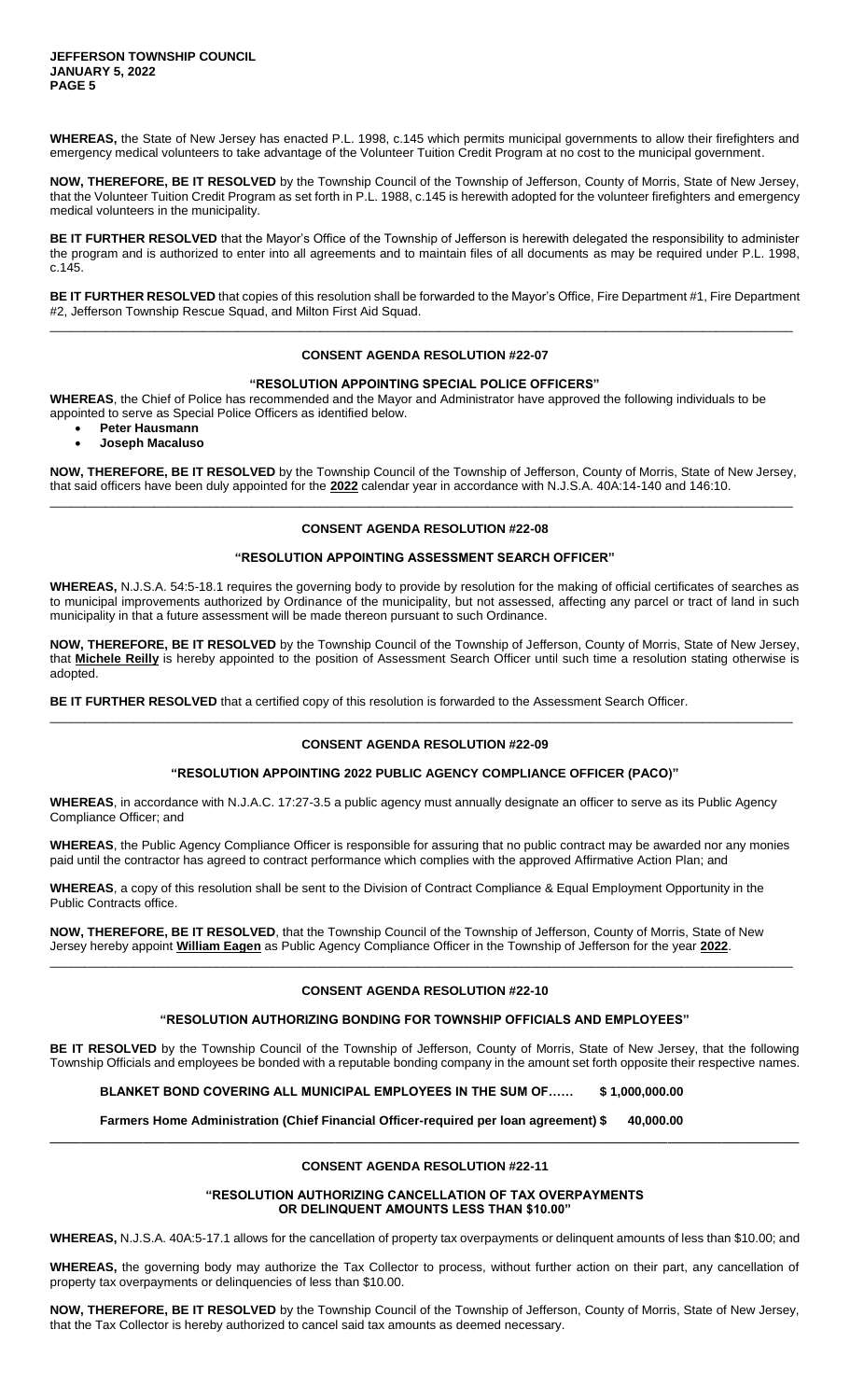**BE IT FURTHER RESOLVED** that a certified copy of this Resolution be forwarded to the Tax Collector, the Chief Financial Officer and the Municipal Auditor. \_\_\_\_\_\_\_\_\_\_\_\_\_\_\_\_\_\_\_\_\_\_\_\_\_\_\_\_\_\_\_\_\_\_\_\_\_\_\_\_\_\_\_\_\_\_\_\_\_\_\_\_\_\_\_\_\_\_\_\_\_\_\_\_\_\_\_\_\_\_\_\_\_\_\_\_\_\_\_\_\_\_\_\_\_\_\_\_\_\_\_\_\_\_\_\_\_\_\_\_\_\_\_\_\_\_\_

# **CONSENT AGENDA RESOLUTION #22-12**

# **"RESOLUTION AUTHORIZING WATER AND SEWER UTILITY BILLING ADJUSTMENTS OF AMOUNTS LESS THAN \$10.00"**

**WHEREAS**, under P.L. 1987 c.82 s.1, a Governing Body may authorize the approval of a Utility adjustment of an amount less than \$10.00; and

**WHEREAS,** the Auditor for the Township of Jefferson has recommended that these Water and Sewer Utility adjustments be approved by the Governing Body of the Township.

**NOW, THEREFORE, BE IT RESOLVED** by the Township Council of the Township of Jefferson, County of Morris, State of New Jersey, that the proper officers are authorized to make billing adjustments in amounts less than \$10.00 to the Water and Sewer Utility rolls.

**BE IT FURTHER RESOLVED** that adjustments in amounts over \$10.00 must be authorized by the Governing Body.

#### **CONSENT AGENDA RESOLUTION #22-13**

\_\_\_\_\_\_\_\_\_\_\_\_\_\_\_\_\_\_\_\_\_\_\_\_\_\_\_\_\_\_\_\_\_\_\_\_\_\_\_\_\_\_\_\_\_\_\_\_\_\_\_\_\_\_\_\_\_\_\_\_\_\_\_\_\_\_\_\_\_\_\_\_\_\_\_\_\_\_\_\_\_\_\_\_\_\_\_\_\_\_\_\_\_\_\_\_\_\_\_\_\_\_\_\_\_\_\_

# **"RESOLUTION AUTHORIZING RECREATION DEPARTMENT BILLING ADJUSTMENTS OF AMOUNTS LESS THAN \$5.00"**

WHEREAS, the Auditor for the Township of Jefferson has recommended that the Recreation Department refunds of amounts over \$5.00 be approved by the Governing Body of the Township; and

**WHEREAS,** from time to time, due to program cancellations and/or failure to participate in a Recreation Department Program, a credit may exist in an amount of \$5.00 or less; and

**WHEREAS,** the Governing Body may authorize the Recreation Department to cancel such credits that exist in an amount of \$5.00 or less.

**NOW, THEREFORE, BE IT RESOLVED** by the Council of the Township of Jefferson, County of Morris, State of New Jersey, that the proper officers are hereby authorized to cancel amounts less than \$5.00 in the Recreation Department account and transfer such amounts to the Camp Jefferson Scholarship account.

\_\_\_\_\_\_\_\_\_\_\_\_\_\_\_\_\_\_\_\_\_\_\_\_\_\_\_\_\_\_\_\_\_\_\_\_\_\_\_\_\_\_\_\_\_\_\_\_\_\_\_\_\_\_\_\_\_\_\_\_\_\_\_\_\_\_\_\_\_\_\_\_\_\_\_\_\_\_\_\_\_\_\_\_\_\_\_\_\_\_\_\_\_\_\_\_\_

#### **CONSENT AGENDA RESOLUTION #22-14**

# **"RESOLUTION ESTABLISHING THE RATE OF INTEREST TO BE CHARGED ON DELINQUENT TAXES AND ASSESSMENTS"**

**WHEREAS**, N.J.S.A. 54: 4-67 permits the governing body of a municipality to fix the rate of interest to be charged for non-payment of taxes or assessments subject to any abatement or discount for the late payment of taxes; and

**WHEREAS**, N.J.S.A. 54:4-67 permits the fixing of a rate up to 8% per annum on the first \$1,500 of delinquency and up to 18% per annum on any delinquent amount in excess of \$1,500.

**NOW, THEREFORE, BE IT RESOLVED** by the Township Council of the Township of Jefferson, County of Morris, State of New Jersey, that the Tax Collector is hereby authorized and directed to **charge 8% per annum on the first \$1,500 of delinquency and 18% per annum on any amount in excess of \$1,500 delinquency after the due date**.

**BE IT FURTHER RESOLVED** that no interest shall be charged if payment of any installment is made within ten calendar days after the date on which same is payable; if the tenth calendar day falls on a Saturday, Sunday or legal holiday the grace period shall extend to the next calendar day.

\_\_\_\_\_\_\_\_\_\_\_\_\_\_\_\_\_\_\_\_\_\_\_\_\_\_\_\_\_\_\_\_\_\_\_\_\_\_\_\_\_\_\_\_\_\_\_\_\_\_\_\_\_\_\_\_\_\_\_\_\_\_\_\_\_\_\_\_\_\_\_\_\_\_\_\_\_\_\_\_\_\_\_\_\_\_\_\_\_\_\_\_\_\_\_\_\_\_\_\_\_\_\_\_\_\_\_

# **CONSENT AGENDA RESOLUTION #22-15**

# **"RESOLUTION ESTABLISHING THE RATE OF INTEREST TO BE CHARGED ON DELINQUENT UTILITY PAYMENTS"**

**BE IT RESOLVED** by the Township Council of the Township of Jefferson, County of Morris, State of New Jersey, that in accordance with N.J.S.A. 54:4-67 and the Municipal Utility that the delinquent interest rate of the Township of Jefferson for the year **2022** shall be **zero (0)% per annum for the first thirty (30) days of the delinquency and thereafter 8% per annum for the first \$1,500 of delinquency and 18% per annum of any amount in excess of \$1,500**.

#### **CONSENT AGENDA RESOLUTION #22-16**

\_\_\_\_\_\_\_\_\_\_\_\_\_\_\_\_\_\_\_\_\_\_\_\_\_\_\_\_\_\_\_\_\_\_\_\_\_\_\_\_\_\_\_\_\_\_\_\_\_\_\_\_\_\_\_\_\_\_\_\_\_\_\_\_\_\_\_\_\_\_\_\_\_\_\_\_\_\_\_\_\_\_\_\_\_\_\_\_\_\_\_\_\_\_\_\_\_

# **"RESOLUTION AUTHORIZING A FORMAL PETTY CASH POLICY FOR ALL DEPARTMENTS WITHIN THE TOWNSHIP OF JEFFERSON"**

**WHEREAS,** the Township auditors have recommended that the Township of Jefferson adopt a formal petty cash policy for all departments; and

**WHEREAS,** the Township of Jefferson's Chief Financial Officer (CFO) recommends the following as part of the formal petty cash policy; and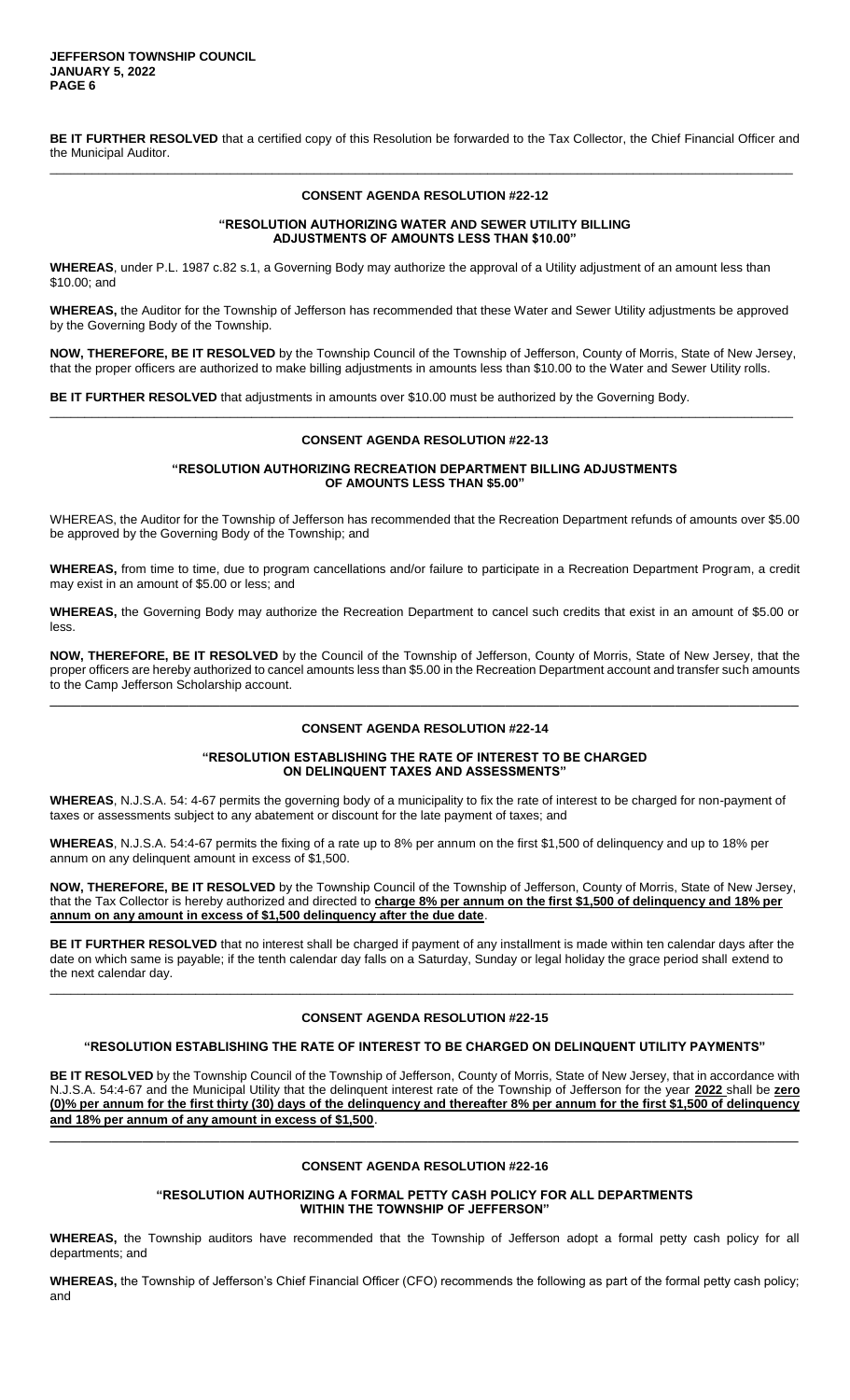- **Purchases made via Petty Cash should only be done when necessary.**
- **Township Officials/Employees are urged to seek other procurement options first.**
- **Township Officials/Employees should utilize the Township's Tax Exempt form for municipal purchase.**
- **Township Officials/Employees will not be reimbursed sales taxes incurred for petty cash purchases.**
- **Limit Per Transaction: \$150.00 Annual Aggregate Limit Per Employee or Official: \$425.00**

**WHEREAS,** the CFO recommends that all Division of Motor Vehicle fees (including but not limited to registrations, titles, etc) will be exempt from these limits; and

**WHEREAS,** the Township of Jefferson will also adhere to all petty cash requirements set forth in N.J.S.A 40A: 5-21.

**NOW, THEREFORE, BE IT RESOLVED** by the Township Council of the Township of Jefferson, County of Morris, State of New Jersey, that a formal petty cash policy is hereby established. \_\_\_\_\_\_\_\_\_\_\_\_\_\_\_\_\_\_\_\_\_\_\_\_\_\_\_\_\_\_\_\_\_\_\_\_\_\_\_\_\_\_\_\_\_\_\_\_\_\_\_\_\_\_\_\_\_\_\_\_\_\_\_\_\_\_\_\_\_\_\_\_\_\_\_\_\_\_\_\_\_\_\_\_\_\_\_\_\_\_\_\_\_\_\_\_\_\_\_\_\_\_\_\_\_\_\_

# **CONSENT AGENDA RESOLUTION #22-17**

#### **"RESOLUTION AUTHORIZING PRIOR CLAIMS OF PAYMENT"**

**WHEREAS**, all claims of payment by the Township of Jefferson, County of Morris, State of New Jersey, are required to be first submitted to the Township Council for consideration before payment is made; and

**WHEREAS**, due to the nature of certain claims and the timing of the particular meeting involved, certain accounts should be paid when claims are presented which are statutory and regular in nature, rather than held for the next meeting of the Township Council.

**NOW, THEREFORE, BE IT RESOLVED** by the Township Council of the Township of Jefferson, County of Morris and State of New Jersey, as follows:

- 1. That payments for enumerated claims may be made between meetings to those accounts as listed below when the same are presented to the Township Council and Chief Financial Officer (CFO) of the Township.
- 2. That the CFO be and he is hereby authorized and directed to prepare the proper vouchers for payment of the below recited accounts when the same is properly presented to him for payment, and that thereafter said claim shall be listed on the List of Bills to be approved by the Township Council.
- 3. That a certified copy of this resolution be forwarded to the CFO of the Township of Jefferson.

#### **ACCOUNTS**

- Township of Jefferson payroll accounts, 1 thru 28 and payroll agency accounts
- Township of Jefferson, Board of Education
- County Treasurer (County Taxes/Escrow Payments/Elections Payments)
- Banks for investment purposes/Interfund Transfers/Debt Service Payment/Inspection fee Transfers
- Township Attorney\*, Labor Attorney \*, Land Use Attorney\*, Land Use Planner\*, Township Prosecutor \*, Township Auditor \*
- State Health Benefits of NJ, Standard Life Insurance, VESO Life, Delta Dental Plan of NJ, Medicare Reimbursements
- A T & T/Verizon/Sprint\*/Metropolitan Telecommunications/Optimum/ Optimum Lightpath/Spectrotel/Verizon Wireless
- Fidelity Leasing (lease for copier P.D.)
- Jersey Central Power & Light/Hudson Energy/Xoom Energy/Constellation Energy/Plymouth Rock Energy/AEP Energy\* or other approved Energy Supplier (via Reverse Energy Auction)
- Great American Eastern Energy\*
- NJ Natural Gas/Eastern Propane\*
- Finch Fuel/Other Fuel Utility Vendors
- Petty Cash
- Recycling and garbage contractors, monthly contract only \*
- Willis of New Jersey, General Insurance, Statewide Insurance Fund, North Jersey Municipal Employee Benefits Fund & VALIC Financial Advisors & The Hartford
- State of New Jersey Application Fees, Permit Fees, DEP, Public Water Tax, License Fees, State Surcharges, Marriage License Fees, Rabies Control Fee
- Miscellaneous disbursements approved by specific resolutions
- Reissue of checks after a stop payment has been enforced
- Morris County Permit Fees and Application Fees/Morris County MUA
- Ten Percent (10%) Bid Bond Returns
- Employee Reimbursement for Prescription, Optical/Vision and Protective Footwear
- Chapter 48 Post-Retirement Medical Payments Reimbursement to Retirees
- Passaic Valley Sewerage Commission CMRS/FP
- Postmaster Lake Hopatcong and Dover
- Payments necessary to all vendors requiring compliance with Prompt Payment Laws, Chapter 96, whereby the Township of
- Jefferson shall pay the bill not more than (thirty) 30 calendar days after the billing date to avoid billable late charges
- Chase Paymentech
- Authorize.net
- Unsuccessful bidders for Bond Sales (return of good faith deposits received via wire transfer)
- New Jersey Motor Vehicle Commission
- Nestle Pure Life Direct
- Flexible Spending Vendors: Wageworks/Ameriflex/Colonial Life/American Fidelity
- Adams Addressing Associates, Inc.
- Federal Motor Carrier Safety Administration Clearinghouse
- Federal Express (FEDEX)
- Daily Record/Gannett NJ
- Normal Retainer And/Or Regular Monthly Periodic Fees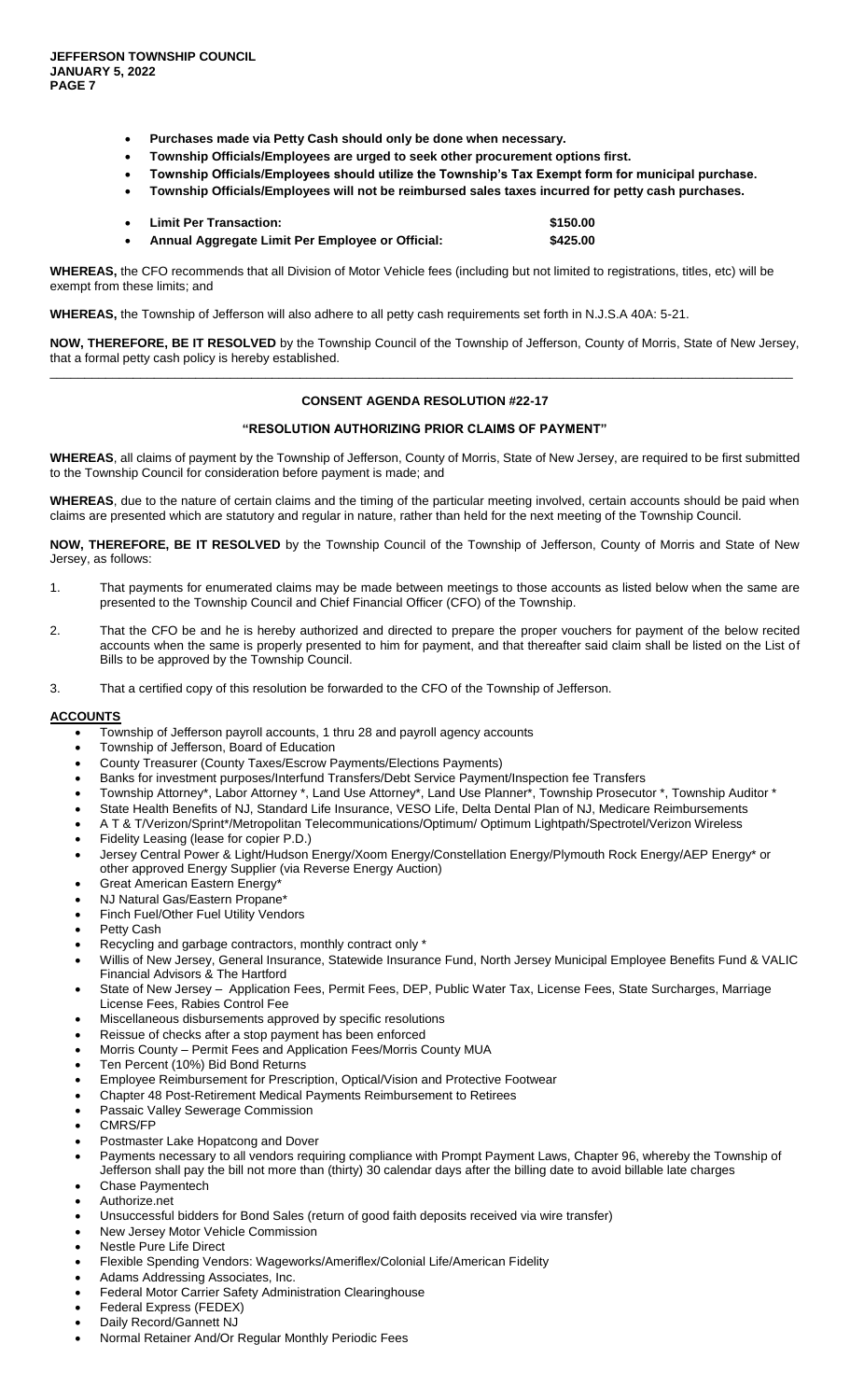# **"RESOLUTION AUTHORIZING PRIOR CLAIMS OF PAYMENT FOR THE RECREATION DEPARTMENT"**

**WHEREAS**, all claims of payment by the Township of Jefferson, County of Morris, State of New Jersey, are required to be first submitted to the Township Council for consideration before payment is made; and

**WHEREAS**, due to the nature of certain claims and the timing of the particular meeting involved, certain accounts should be paid when claims are presented which are statutory and regular in nature, rather than held for the next meeting of the Township Council.

**NOW, THEREFORE, BE IT RESOLVED** by the Township Council of the Township of Jefferson, County of Morris and State of New Jersey, as follows:

1. That payments for enumerated claims may be made between meetings to those accounts as listed below when the same are presented to the Township Council and Chief Financial Officer (CFO) of the Township.

That the CFO be and he is hereby authorized and directed to prepare the proper vouchers for payment of the below recited accounts when the same is properly presented to him for payment, and that thereafter said claim shall be listed on the List of Bills to be approved by the Township Council.

3. That a certified copy of this resolution be forwarded to the CFO of the Township of Jefferson and to the Recreation Department.

# **ACCOUNTS**

Recreation Department Vendors involved in Camp Jefferson Summer Day Camp, department sponsored bus trips, etc.:

| <b>Aristocrat Bus Company</b>                          | Parsippany, NJ           |
|--------------------------------------------------------|--------------------------|
| Bob Messano, Guitar Bob's Music                        | Budd Lake, NJ            |
| Bounce Around, LLC                                     | Chester, NJ              |
| Bronx Zoo                                              | Bronx, NY                |
| Camelbeach                                             | Tannersville, PA         |
| Chris Clark                                            | Corning, NY              |
| <b>Circle Line Sightseeing Cruises</b>                 | New York, NY             |
| Color Me Mine of Denville                              | Denville, NJ             |
| <b>Colortime Crafts</b>                                | Merrick, NY              |
| County of Bergen, Department of Parks                  | Mahwah, NJ               |
| Dave & Buster's                                        | Wayne, NJ                |
| Earl Heller, Sound Solutions                           | Pompton Lakes, NJ        |
| Elysian Field Farms                                    | Randolph, NJ             |
| <b>E&amp;S Amusements</b>                              | Oak Ridge, NJ            |
| <b>Expresso Yourself</b>                               | Sparta, NJ               |
| Flavian, Master of Mind Power                          | Caldwell, NJ             |
| Fun Bus dba Nonos Playground LLC                       | Elmwood Park, NJ         |
| Funtime Junction                                       | Fairfield, NJ            |
| Gamin' Ride of North Jersey                            | Warren, NJ               |
| Golf Zone                                              | Flanders, NJ             |
| <b>Hollyrock Entertainment</b>                         | Jericho, NY              |
| Imagine That                                           | Florham Park, NJ         |
| <b>IMWRF</b> - Frog Falls Aquatic Park                 | Picatinny Arsenal, NJ    |
| Jack Branagan's Earth Matters                          | Blairstown, NJ           |
| Jenkinson's Aquarium                                   | Point Pleasant Beach, NJ |
| Jordan Transportation                                  | Butler, NJ               |
| Jump On In                                             | Boonton, NJ              |
| Keep the Country Dancing, Inc. c/o Pat Cannon's Foot & | Sloatsburg, NY           |
| Fiddle Dance Co.                                       |                          |
| Lakeland Bus Company                                   | Dover, NJ                |
| Lakeview Marina                                        | Lake Hopatcong, NJ       |
| Land of Make Believe                                   | Hope, NJ                 |
| Laser One                                              | Wantage, NJ              |
| Let's Bloom Together                                   | Morristown, NJ           |
| <b>Liberty Science Center</b>                          | Jersey City, NJ          |
| Mad Science of Morris & Sussex                         | Denville, NJ             |
| Madison Square Garden/Radio City Music Hall            | New York, NY             |
| McDonald's                                             | Lake Hopatcong, NJ       |
| Morris County Park Commission                          | Morristown, NJ           |
| Morristown Planetarium                                 | Morristown, NJ           |
| <b>Mountain Creek</b>                                  | Vernon, NJ               |
| Mt. Olive Recreation                                   | Budd Lake, NJ            |
| Music with Care                                        | Cranford, NJ             |
| Musical IQ                                             | Englewood, NJ            |
| New Vision Cinema LLC                                  | Sparta, NJ               |
| Paintball Depot                                        | Kenvil, NJ               |
| Party Perfect Rentals, LLC                             | Marlboro, NJ             |
| Pinto's Pizza                                          | Oak Ridge, NJ            |
| Powerhouse Studios                                     | East Hanover, NJ         |
| Prudential Center (Devils Arena Entertainment)         | Newark, NJ               |
| Pump It Up                                             | Randolph, NJ             |
| Rizzo's Wildlife Discovery, LLC                        | Budd Lake, NJ            |
| Runaway Rapids WaterPark                               | Keansburg, NJ            |
| Simply the Best Infatables, LLC                        | Fairfield, NJ            |
|                                                        | Stockholm, NJ            |
| Skyland's Ice World                                    |                          |
| SkyZone Indoor Trampoline Park                         | Mount Olive, NJ          |
| Sparta Lanes                                           | Sparta, NJ               |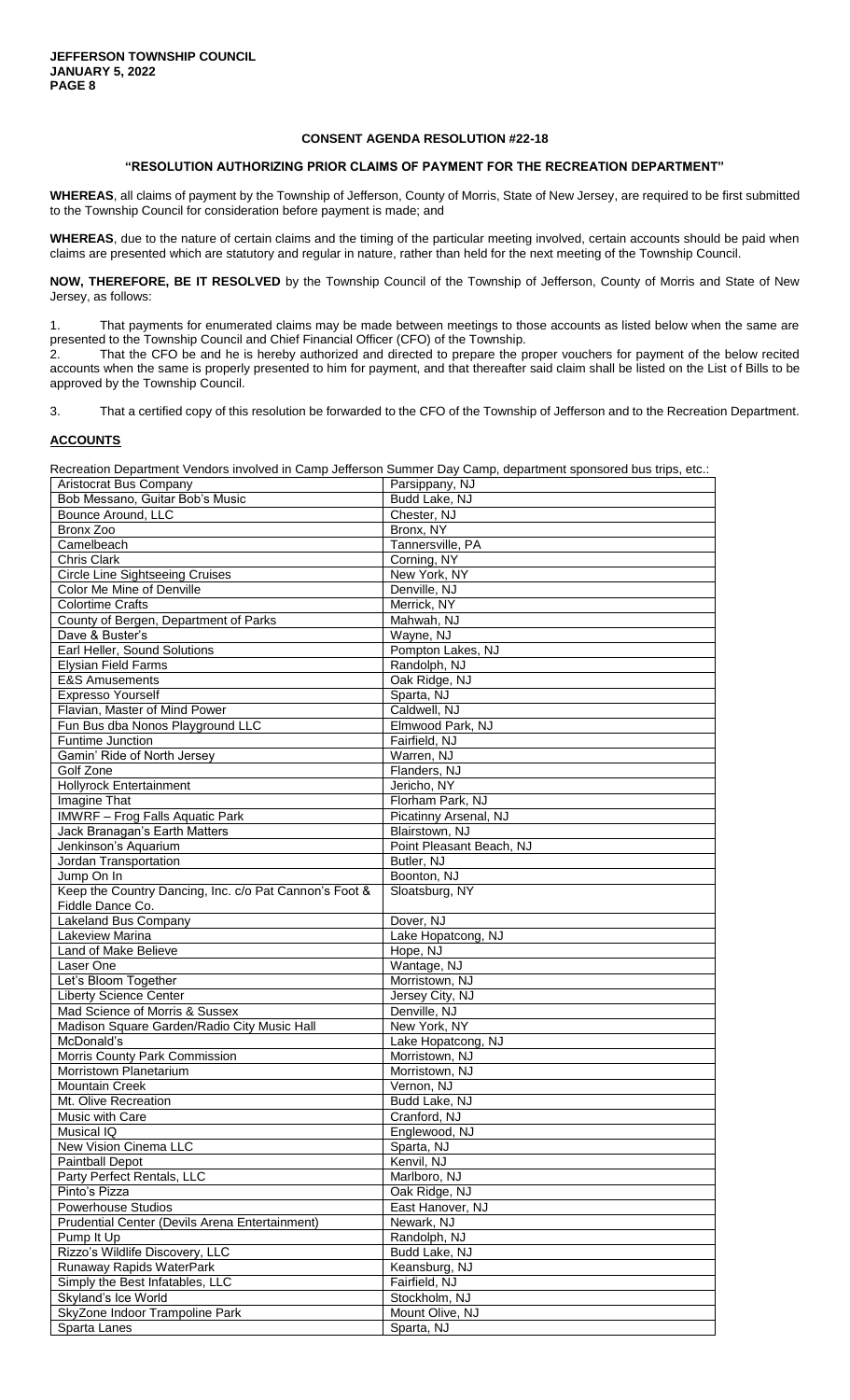#### **JEFFERSON TOWNSHIP COUNCIL JANUARY 5, 2022 PAGE 9**

| Space Farms Zoo                    | Sussex, NJ              |
|------------------------------------|-------------------------|
| Space Odyssey USA                  | Englewood, NJ           |
| Split Rock Resort and Golf Club    | Lake Harmony, PA        |
| Subway                             | Sparta, NJ              |
| <b>Sussex Meat Packing</b>         | Wharton, NJ             |
| Tagalongs LLC                      | Lake Hopatcong, NJ      |
| The Bear Factory                   | Wixom, WI               |
| The Funplex                        | East Hanover, NJ        |
| The Jefferson Chronicle            | Oak Ridge, NJ           |
| The Music Den                      | Wharton & Ledgewood, NJ |
| Touch of Nature, Gerald V. Zelenka | Clifton, NJ             |
| Trescape                           | Vernon, NJ              |
| Turtleback Zoo                     | Orange, NJ              |
| <b>Vanderhoof Transportation</b>   | West Orange, NJ         |
| Vinny & Son Three Inc.             | Lake Hopatcong, NJ      |
| <b>Wallaby Tales</b>               | Pine Beach, NJ          |
| Yosi Music LLC                     | Island Heights, NJ      |

# **CONSENT AGENDA RESOLUTION #22-19**

 $\Box$ 

# **"RESOLUTION AUTHORIZING PARTICIPATION IN THE MORRIS COUNTY ADAPTIVE RECREATION PROGRAM (McARP)"**

**WHEREAS**, there has been created a Morris County Adaptive Recreation Program (McARP); and

**WHEREAS**, said program intends to provide recreational opportunities for persons with disabilities of all ages, and further to give said persons an opportunity to explore new leisure time opportunities in conjunction with their age and specific abilities; and

**WHEREAS**, the Township of Jefferson's estimated Fair Share Assessment will be approximately **\$3,259.00;** and

**WHEREAS**, pursuant to N.J.A.C. 5:30-5.5 (b) a certificate showing availability of funds has been provided to the Township by the Chief Financial Officer of the Township, certifying that funds for said contract are available and are designated to a line item appropriations designated below and **totaling \$3,259.00.**

#### **2-01-20-110-112-255 \$3,259.00**

**NOW, THEREFORE, BE IT RESOLVED** by the Township Council of the Township of Jefferson, County of Morris, State of New Jersey that the Township of Jefferson hereby intends to join the Morris County Adaptive Recreation Program, (McARP) as described above and to contribute thereto in the amount not to exceed the Fair Share Assessment (FSA) for one year.

\_\_\_\_\_\_\_\_\_\_\_\_\_\_\_\_\_\_\_\_\_\_\_\_\_\_\_\_\_\_\_\_\_\_\_\_\_\_\_\_\_\_\_\_\_\_\_\_\_\_\_\_\_\_\_\_\_\_\_\_\_\_\_\_\_\_\_\_\_\_\_\_\_\_\_\_\_\_\_\_\_\_\_\_\_\_\_\_\_\_\_\_\_\_\_\_\_\_\_\_\_\_\_\_\_\_\_\_\_

# **CONSENT AGENDA RESOLUTION #22-20**

#### **"RESOLUTION AUTHORIZING THE APPOINTMENT OF THE DEPUTY EMERGENCY MANAGEMENT COORDINATORS"**

**WHEREAS**, the Mayor desires to appoint Deputy Emergency Management Coordinators; and

**WHEREAS, James Perrier,** is qualified to serve as a Deputy Emergency Management Coordinator for the Township of Jefferson; and

**WHEREAS, Fred Claus** is also qualified to serve as a Deputy Emergency Management Coordinator for the Township of Jefferson; and

**WHEREAS, Travis Luecht** is also qualified to serve as a Deputy Emergency Management Coordinator for the Township of Jefferson; and

**WHEREAS, Mickey DeLoreto** is also qualified to serve as a Deputy Emergency Management Coordinator for the Township of Jefferson; and

**WHEREAS, Andrew Schmidt** is also qualified to serve as a Deputy Emergency Management Coordinator for the Township of Jefferson; and

**WHEREAS,** the Township Council is desirous of giving advice and consent to the Mayor's appointments of the Deputy Emergency Management Coordinators.

**NOW, THEREFORE, BE IT RESOLVED** by the Township Council of the Township of Jefferson, County of Morris, State of New Jersey, that **James Perrier, Fred Claus, Travis Luecht, Mickey DeLoreto and Andrew Schmidt** are appointed to the position of Deputy Emergency Management Coordinator **for the one-year term January 1, 2022 through December 31, 2022.**

**BE IT FURTHER RESOLVED** that a copy of this resolution be transmitted to the Morris County Office of Emergency Management.

#### **CONSENT AGENDA RESOLUTION #22-21**

\_\_\_\_\_\_\_\_\_\_\_\_\_\_\_\_\_\_\_\_\_\_\_\_\_\_\_\_\_\_\_\_\_\_\_\_\_\_\_\_\_\_\_\_\_\_\_\_\_\_\_\_\_\_\_\_\_\_\_\_\_\_\_\_\_\_\_\_\_\_\_\_\_\_\_\_\_\_\_\_\_\_\_\_\_\_\_\_\_\_\_\_\_\_\_\_\_

**"RESOLUTION AWARDING A CONTRACT TO TRINITAS PHYSICIANS PRACTICE, LLC. FOR THE EMPLOYEE ASSISTANCE PROGRAM – FOR PERIOD ENDING DECEMBER 31, 2022"**

**WHEREAS**, there exists the need for **services related to an Employee Assistance Program (EAP)** for the employees of the Township of Jefferson; and

**WHEREAS,** the Township of Jefferson has received a proposal for **EAP services** from **Trinitas Physicians Practice, LLC.,** and

**WHEREAS,** the Mayor has recommended acceptance of the proposal from **Trinitas Physicians Practice, LLC;** and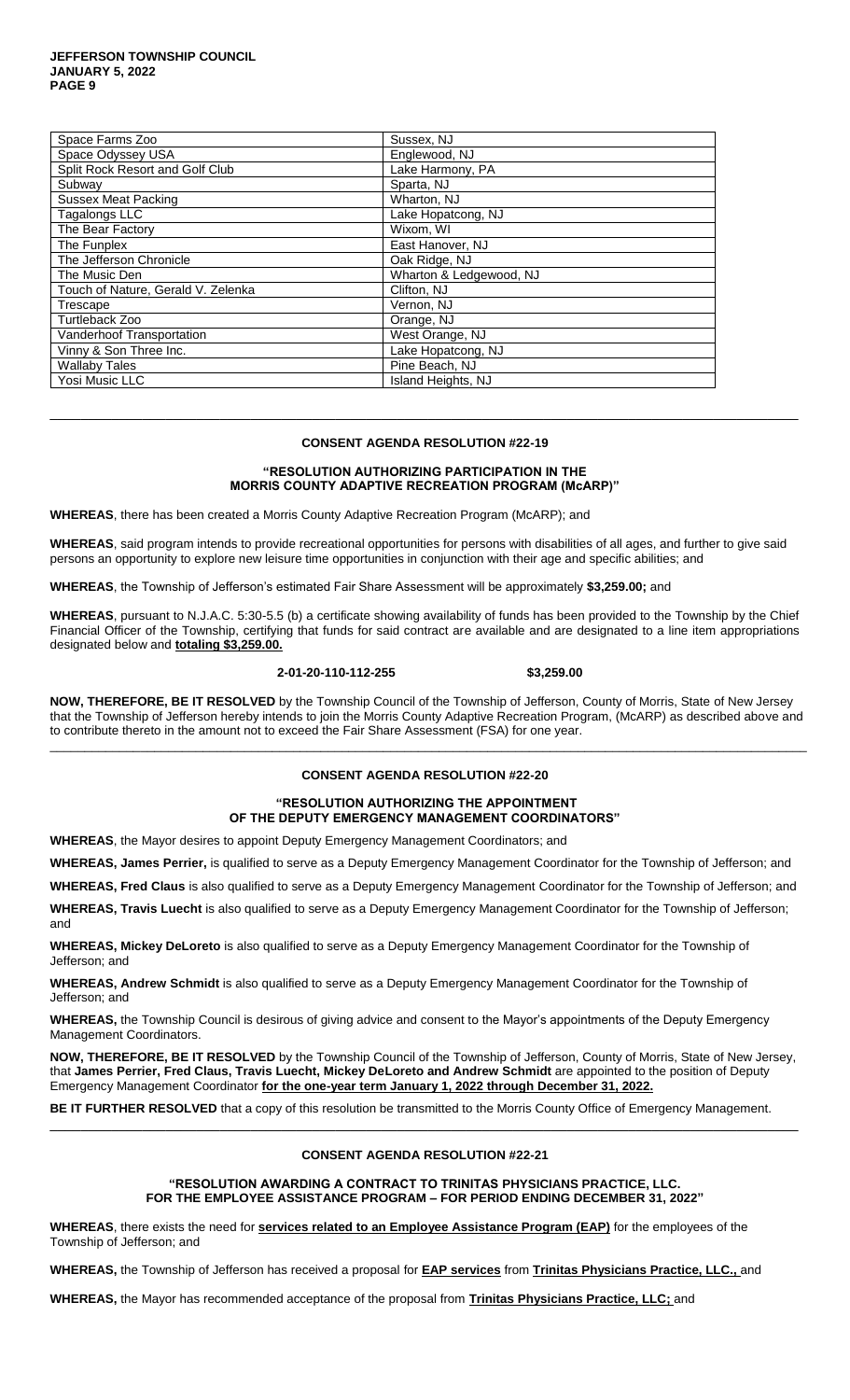**JEFFERSON TOWNSHIP COUNCIL JANUARY 5, 2022 PAGE 10**

**WHEREAS**, pursuant to N.J.A.C. 5:30-5.5 (b) a certificate showing availability of funds has been provided to the Township by the Chief Financial Officer of the Township, certifying that funds for said contract are available and are designated to a line item appropriations designated below and **totaling \$4,700.00.**

#### **2-01-23-210-210-283 \$4,700.00**

**NOW, THEREFORE, BE IT RESOLVED** by the Township Council of the Township of Jefferson, County of Morris, State of New Jersey, that a contract is hereby awarded to **Trinitas Physicians Practice, LLC.,** 300 North Avenue East, Cranford, New Jersey, 07016 for the Township's **2022 EAP services in an amount not to exceed \$4,700.00.**

**BE IT FURTHER RESOLVED** that the Mayor and Township Clerk are authorized to enter into and execute the contract on behalf of the Township.

**BE IT FURTHER RESOLVED** that the term of this contract shall be for one year, from **January 1, 2022 through December 31, 2022. \_\_\_\_\_\_\_\_\_\_\_\_\_\_\_\_\_\_\_\_\_\_\_\_\_\_\_\_\_\_\_\_\_\_\_\_\_\_\_\_\_\_\_\_\_\_\_\_\_\_\_\_\_\_\_\_\_\_\_\_\_\_\_\_\_\_\_\_\_\_\_\_\_\_\_\_\_\_\_\_\_\_\_\_\_\_\_\_\_\_\_\_\_\_\_\_\_\_\_\_\_\_\_\_\_\_\_**

#### **CONSENT AGENDA RESOLUTION #22-22**

#### **"RESOLUTION AWARDING A CONTRACT TO NEW HORIZONS FORESTRY INC. (TIM SLAVIN) FOR FORESTRY SERVICES – FOR PERIOD ENDING DECEMBER 31, 2022"**

**WHEREAS**, there exists the need for **Forestry Services** for the residents of the Township of Jefferson; and

**WHEREAS,** the Township of Jefferson has received a proposal for **Forestry Services** from **New Horizons Forestry Inc. (Tim Slavin)**; and

**WHEREAS,** the Mayor and Administrator have recommended acceptance of the proposal from **New Horizons Forestry Inc. (Tim Slavin)**; and

**WHEREAS**, pursuant to N.J.A.C. 5:30-5.5 (b) a certificate showing availability of funds has been provided to the Township by the Chief Financial Officer of the Township, certifying that funds for said contract are available and are designated to a line item appropriations designated below and **totaling \$11,500.00.**

# **2-01-30-422-422-235**

**NOW, THEREFORE, BE IT RESOLVED** by the Township Council of the Township of Jefferson, County of Morris, State of New Jersey, that a contract is hereby awarded to **New Horizons Forestry Inc (Tim Slavin)**, 319 Route 515, Stockholm, New Jersey, 07460 for the Township's **2022 Forestry Services in an amount not to exceed \$11,500.00 (\$95 per hour for approximately (110) hours).**

**BE IT FURTHER RESOLVED** that the Mayor and Township Clerk are authorized to enter into and execute the contract on behalf of the Township.

**BE IT FURTHER RESOLVED** that the term of this contract shall be for one year, from **January 1, 2022 through December 31, 2022. \_\_\_\_\_\_\_\_\_\_\_\_\_\_\_\_\_\_\_\_\_\_\_\_\_\_\_\_\_\_\_\_\_\_\_\_\_\_\_\_\_\_\_\_\_\_\_\_\_\_\_\_\_\_\_\_\_\_\_\_\_\_\_\_\_\_\_\_\_\_\_\_\_\_\_\_\_\_\_\_\_\_\_\_\_\_\_\_\_\_\_\_\_\_\_\_\_\_\_\_\_\_\_\_\_\_\_**

#### **CONSENT AGENDA RESOLUTION #22-23**

#### **"RESOLUTION AUTHORIZING A PROFESSIONAL SERVICES AGREEMENT FOR APPRAISAL SERVICES – MCNERNEY & ASSOCIATES, INC. – FOR PERIOD ENDING DECEMBER 31, 2022"**

**WHEREAS,** the Township of Jefferson has a need for professional **Appraisal** services; and

**WHEREAS,** the Township of Jefferson has decided to award the contract for this service as a non-fair and open contract pursuant to the provisions of N.J.S.A. 19:44A-20.5; and

**WHEREAS, McNerney & Associates, Inc.** has submitted a proposal indicating that **Appraisal** services will be provided for an annual fee **not to exceed \$17,500.00 per year**; and

**WHEREAS, McNerney & Associates, Inc.** has completed and submitted a Business Entity Disclosure Certification which certifies that they have not made any reportable contributions to a political or candidate, committee or employee for those positions listed on the Business Entity Disclosure Certification Form in the previous one year, and that the contract will prohibit **McNerney & Associates, Inc.**  from making any reportable contributions through the term of the contract; and

**WHEREAS,** the Chief Financial Officer (CFO) of the Township has determined and certified in writing that the value of each acquisition will **exceed \$17,500;** and

**WHEREAS**, pursuant to N.J.A.C. 5:30-5.5 (b) a certificate showing availability of funds has been provided to the Township by the Chief Financial Officer of the Township, certifying that funds for said contract are available and are designated to a line item appropriations designated below and **totaling \$17,500.00.**

#### **2-01-20-150-150-236**

**NOW, THEREFORE, BE IT RESOLVED** by the Township Council of the Township of Jefferson, in the County of Morris, State of New Jersey that this professional contract is hereby authorized and approved by the Township Council.

# **BE IT ALSO RESOLVED:**

**Section 1.** The Mayor and Township Clerk are hereby authorized and directed to execute an agreement with **McNerney & Associates, Inc. 266 Harriston Road#301, Glen Rock, New Jersey, 07442** for **Appraisal** services to the Township of Jefferson for an annual fee **not to exceed \$17,500.00 per year**.

**Section 2.** This contract is awarded as a "Professional Service" in accordance with N.J.S.A. 40A:11-5(1)(a) of the Local Public Contracts Law because the contract is for a service performed by a person(s) authorized by law to practice a recognized profession that is regulated by law.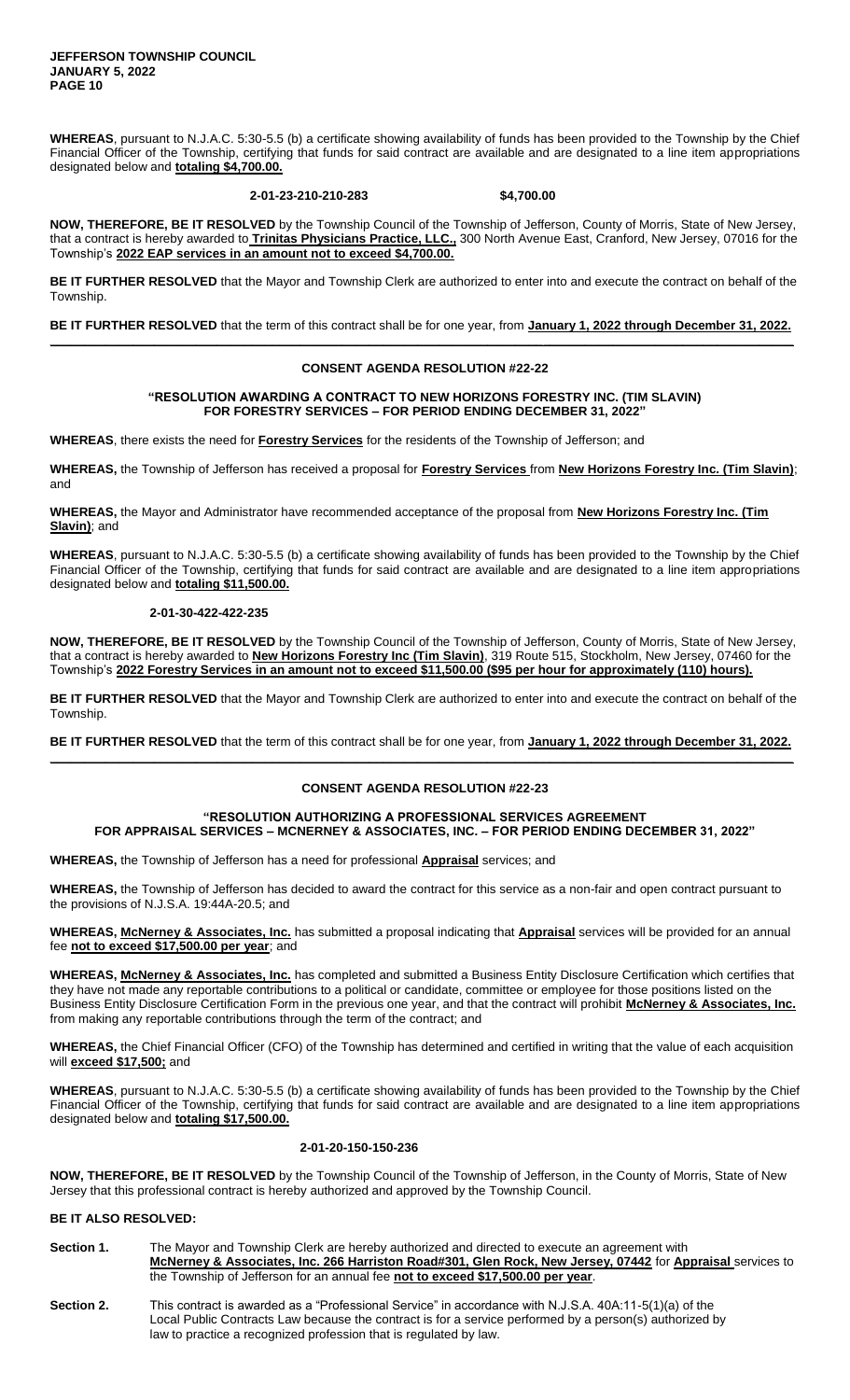| Section 3. | The term of this agreement shall be for one year, from January 1, 2022 through December 31, 2022.                                                                                                                                    |
|------------|--------------------------------------------------------------------------------------------------------------------------------------------------------------------------------------------------------------------------------------|
| Section 4. | A notice of this action shall be printed once in the legal newspaper of the Township of Jefferson.                                                                                                                                   |
| Section 5. | The resolution authorizing the award of contract for "Professional Services" and the contract itself must be<br>available for public inspection per the requirement of the Local Public Contracts Law (N.J.S.A. 40A:11-1<br>et seg.) |
| Section 6. | The Business Entity Disclosure Certification and the Determinations of Value be placed on file with this<br>resolution.                                                                                                              |

\_\_\_\_\_\_\_\_\_\_\_\_\_\_\_\_\_\_\_\_\_\_\_\_\_\_\_\_\_\_\_\_\_\_\_\_\_\_\_\_\_\_\_\_\_\_\_\_\_\_\_\_\_\_\_\_\_\_\_\_\_\_\_\_\_\_\_\_\_\_\_\_\_\_\_\_\_\_\_\_\_\_\_\_\_\_\_\_\_\_\_\_\_\_\_\_\_\_\_\_\_\_\_\_\_\_\_

# **"RESOLUTION AUTHORIZING A PROFESSIONAL SERVICES AGREEMENT FOR ARCHITECTURAL SERVICES – FOX ARCHITECTURAL DESIGN, PC– FOR PERIOD ENDING DECEMBER 31, 2022"**

**WHEREAS,** the Township of Jefferson has a need for professional **Architectural** services; and

**WHEREAS,** the Township of Jefferson has decided to award the contract for this service as a non-fair and open contract pursuant to the provisions of N.J.S.A. 19:44A-20.5; and

**WHEREAS, Fox Architectural Design, PC** has submitted a proposal indicating that **Architectural** services will be provided for an annual fee **not to exceed \$40,000.00 per year**; and

**WHEREAS, Fox Architectural Design, PC** has completed and submitted a Business Entity Disclosure Certification which certifies that they have not made any reportable contributions to a political or candidate, committee or employee for those positions listed on the Business Entity Disclosure Certification Form in the previous one year, and that the contract will prohibit **Fox Architectural Design, PC**  from making any reportable contributions through the term of the contract; and

**WHEREAS,** the Chief Financial Officer (CFO) of the Township has determined and certified in writing that the value of each acquisition will **exceed \$17,500;** and

**WHEREAS**, pursuant to N.J.A.C. 5:30-5.5 (b) a certificate showing availability of funds has been provided to the Township by the Chief Financial Officer of the Township, certifying that funds for said contract are available and are designated to a line item appropriations designated below and **totaling \$40,000.00.**



**NOW, THEREFORE, BE IT RESOLVED** by the Township Council of the Township of Jefferson, in the County of Morris, State of New Jersey that this professional contract is hereby authorized and approved by the Township Council.

#### **BE IT ALSO RESOLVED:**

| Section 1. | The Mayor and Township Clerk are hereby authorized and directed to execute an agreement with<br>Fox Architectural Design, PC, 546 State Route 10, Ledgewood, New Jersey, 07852 for Architectural<br>services to the Township of Jefferson for an annual fee not to exceed \$40,000.00 per year. |
|------------|-------------------------------------------------------------------------------------------------------------------------------------------------------------------------------------------------------------------------------------------------------------------------------------------------|
| Section 2. | This contract is awarded as a "Professional Service" in accordance with N.J.S.A. 40A:11-5(1)(a) of the<br>Local Public Contracts Law because the contract is for a service performed by a person(s) authorized by<br>law to practice a recognized profession that is regulated by law.          |
| Section 3. | The term of this agreement shall be for one year, from January 1, 2022 through December 31, 2022.                                                                                                                                                                                               |
| Section 4. | A notice of this action shall be printed once in the legal newspaper of the Township of Jefferson.                                                                                                                                                                                              |
| Section 5. | The resolution authorizing the award of contract for "Professional Services" and the contract itself must be<br>available for public inspection per the requirement of the Local Public Contracts Law (N.J.S.A. 40A:11-1<br>et seg.)                                                            |
| Section 6. | The Business Entity Disclosure Certification and the Determinations of Value be placed on file with this<br>resolution.                                                                                                                                                                         |

# **CONSENT AGENDA RESOLUTION #22-25**

# **"RESOLUTION AUTHORIZING A PROFESSIONAL SERVICES AGREEMENT FOR AUDITING SERVICES – WIELKOTZ & COMPANY, LLC –FOR PERIOD ENDING DECEMBER 31, 2022"**

**WHEREAS,** the Township of Jefferson has a need for professional **Auditing** services; and

**WHEREAS,** the Township of Jefferson has decided to award the contract for this service as a non-fair and open contract pursuant to the provisions of N.J.S.A. 19:44A-20.5; and

**WHEREAS, Wielkotz & Company, LLC** has submitted a proposal indicating that **Auditing** services will be provided for an annual fee **not to exceed \$111,000.00 per year**; and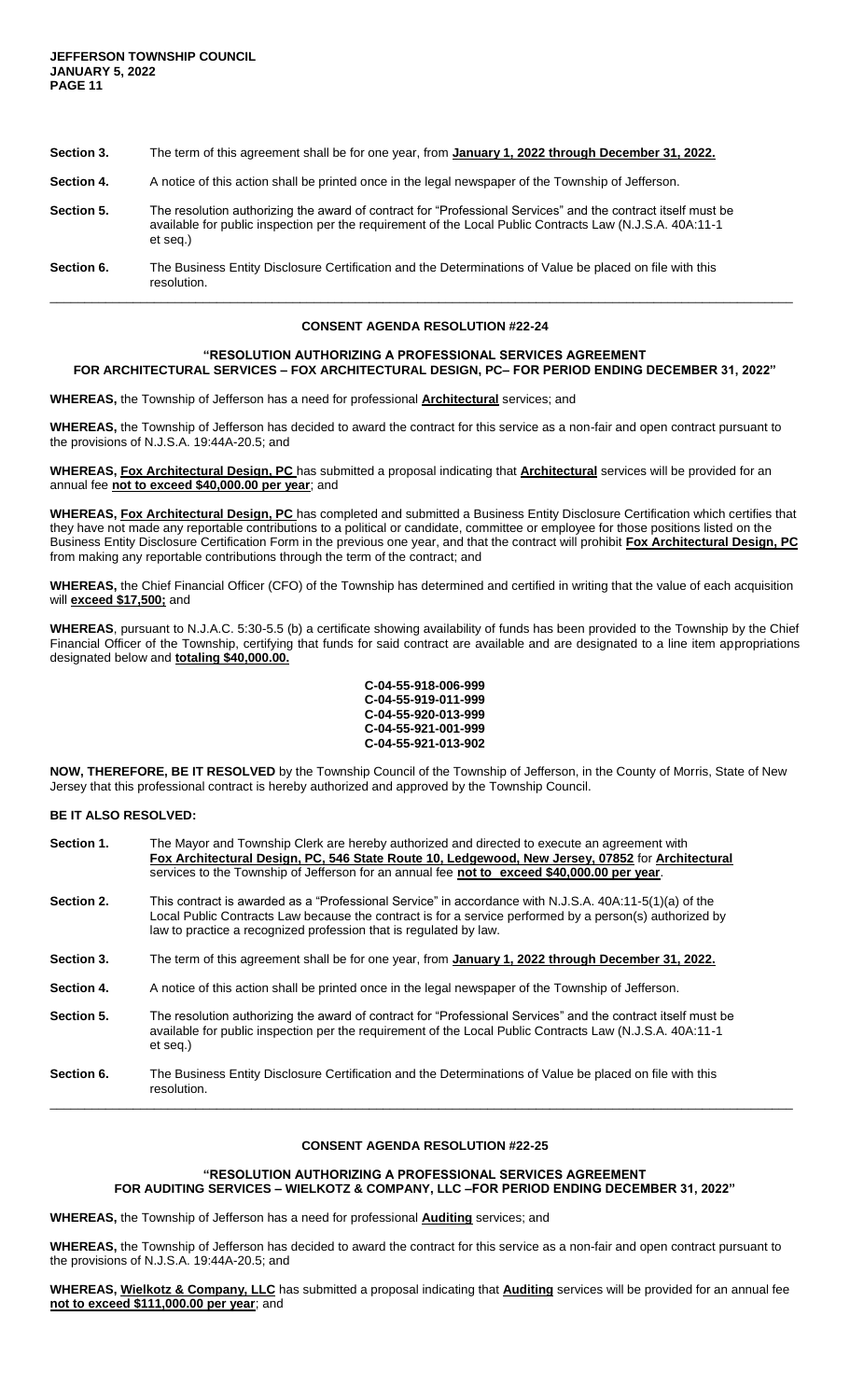**WHEREAS, Wielkotz & Company, LLC** has completed and submitted a Business Entity Disclosure Certification which certifies that they have not made any reportable contributions to a political or candidate, committee or employee for those positions listed on the Business Entity Disclosure Certification Form in the previous one year, and that the contract will prohibit **Wielkotz & Company, LLC**  from making any reportable contributions through the term of the contract; and

**WHEREAS,** the Chief Financial Officer (CFO) of the Township has determined and certified in writing that the value of each acquisition will **exceed \$17,500;** and

**WHEREAS**, pursuant to N.J.A.C. 5:30-5.5 (b) a certificate showing availability of funds has been provided to the Township by the Chief Financial Officer of the Township, certifying that funds for said contract are available and are designated to a line item appropriations designated below and **totaling \$111,000.00.**

| Line Item No.:                  | <b>Fund</b>            | <b>Amount Certified:</b> |
|---------------------------------|------------------------|--------------------------|
| 2-01-20-130-130-260             | <b>Current</b>         | 32,700                   |
| 2-05-55-500-000-570             | <b>Water Op</b>        | 11,000                   |
| 2-07-55-500-000-567             | <b>Sewer Op</b>        | 5,450                    |
| T-16-56-860-000-804             | Garbage                | 2,200                    |
| T-19-56-860-000-801             | <b>Open Space</b>      | 5,950                    |
| 2-01-25-265-268-260             | <b>Current - LOSAP</b> | 2,700                    |
| <b>Paid Directly By Library</b> | n/a                    | 3.000                    |
| Various bond ordinances         | Capital                | 48,000                   |
|                                 |                        | 111.000                  |

**NOW, THEREFORE, BE IT RESOLVED** by the Township Council of the Township of Jefferson, in the County of Morris, State of New Jersey that this professional contract is hereby authorized and approved by the Township Council.

# **BE IT ALSO RESOLVED:**

| Section 1. | The Mayor and Township Clerk are hereby authorized and directed to execute an agreement with<br>Wielkotz & Company, LLC 401 Wanaque Avenue, Pompton Lakes, New Jersey, 07442 for Auditing services to<br>the Township of Jefferson for an annual fee not to exceed \$111,000.00 per year. |  |  |
|------------|-------------------------------------------------------------------------------------------------------------------------------------------------------------------------------------------------------------------------------------------------------------------------------------------|--|--|
| Section 2. | This contract is awarded as a "Professional Service" in accordance with N.J.S.A. 40A:11-5(1)(a) of the<br>Local Public Contracts Law because the contract is for a service performed by a person(s) authorized by<br>law to practice a recognized profession that is regulated by law.    |  |  |
| Section 3. | The term of this agreement shall be for one year, from January 1, 2022 through December 31, 2022.                                                                                                                                                                                         |  |  |
| Section 4. | A notice of this action shall be printed once in the legal newspaper of the Township of Jefferson.                                                                                                                                                                                        |  |  |
| Section 5. | The resolution authorizing the award of contract for "Professional Services" and the contract itself must be<br>available for public inspection per the requirement of the Local Public Contracts Law (N.J.S.A. 40A:11-1<br>et seg.)                                                      |  |  |
| Section 6. | The Business Entity Disclosure Certification and the Determinations of Value be placed on file with this<br>resolution.                                                                                                                                                                   |  |  |

#### **CONSENT AGENDA RESOLUTION #22-26**

# **"RESOLUTION AUTHORIZING A PROFESSIONAL SERVICES AGREEMENT FOR BOND COUNSEL SERVICES – HAWKINS, DELAFIELD AND WOOD, LLP – FOR PERIOD ENDING DECEMBER 31, 2022"**

**WHEREAS,** the Township of Jefferson has a need for professional **Bond Counsel** services; and

**WHEREAS,** the Township of Jefferson has decided to award the contract for this service as a non-fair and open contract pursuant to the provisions of N.J.S.A. 19:44A-20.5; and

**WHEREAS, Hawkins, Delafield and Wood, LLP** has submitted a proposal indicating that **Bond Counsel** services will be provided for an annual fee **not to exceed \$40,000.00 per year**; and

**WHEREAS, Hawkins, Delafield and Wood, LLP** has completed and submitted a Business Entity Disclosure Certification which certifies that they have not made any reportable contributions to a political or candidate, committee or employee for those positions listed on the Business Entity Disclosure Certification Form in the previous one year, and that the contract will prohibit **Hawkins, Delafield and Wood, LLP** from making any reportable contributions through the term of the contract; and

**WHEREAS,** the Chief Financial Officer (CFO) of the Township has determined and certified in writing that the value of each acquisition will **exceed \$17,500;** and

**WHEREAS**, pursuant to N.J.A.C. 5:30-5.5 (b) a certificate showing availability of funds has been provided to the Township by the Chief Financial Officer of the Township, certifying that funds for said contract are available and are designated to a line item appropriations designated below and **totaling \$40,000.00.**

#### **C-04-55-919-011-999 C-04-55-920-013-999 C-04-55-921-013-999**

**NOW, THEREFORE, BE IT RESOLVED** by the Township Council of the Township of Jefferson, in the County of Morris, State of New Jersey that this professional contract is hereby authorized and approved by the Township Council.

# **BE IT ALSO RESOLVED:**<br>**Section 1.** The May

**Section 1.** The Mayor and Township Clerk are hereby authorized and directed to execute an agreement with **Hawkins, Delafield and Wood, LLP, One Gateway Center, Newark, New Jersey, 07102** for **Bond Counsel** services to the Township of Jefferson for an annual fee **not to exceed \$36,000.00 per year**.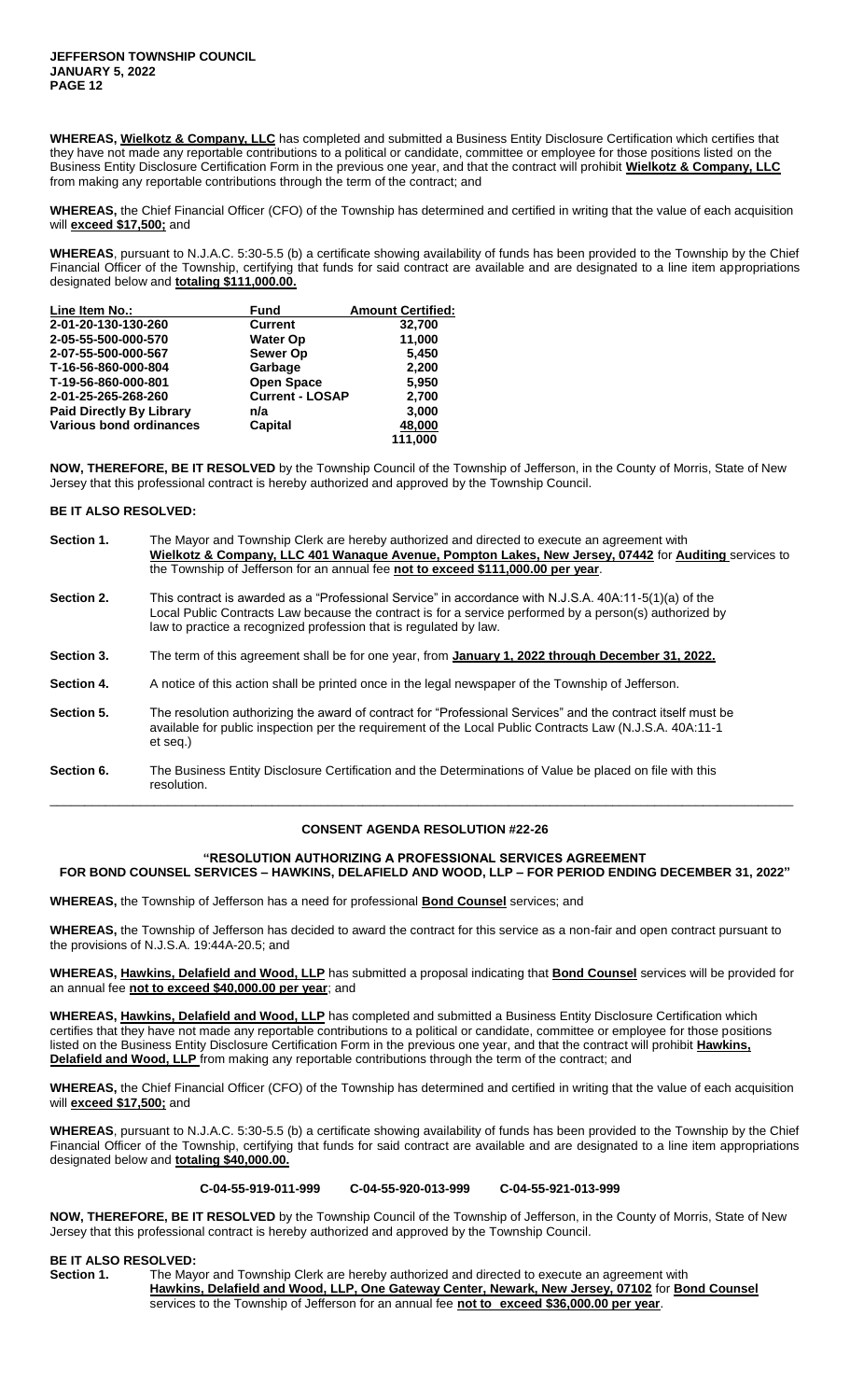| Section 2. | This contract is awarded as a "Professional Service" in accordance with N.J.S.A. 40A:11-5(1)(a) of the<br>Local Public Contracts Law because the contract is for a service performed by a person(s) authorized by<br>law to practice a recognized profession that is regulated by law. |  |
|------------|----------------------------------------------------------------------------------------------------------------------------------------------------------------------------------------------------------------------------------------------------------------------------------------|--|
| Section 3. | The term of this agreement shall be for one year, from January 1, 2022 through December 31, 2022.                                                                                                                                                                                      |  |
| Section 4. | A notice of this action shall be printed once in the legal newspaper of the Township of Jefferson.                                                                                                                                                                                     |  |
| Section 5. | The resolution authorizing the award of contract for "Professional Services" and the contract itself must be<br>available for public inspection per the requirement of the Local Public Contracts Law (N.J.S.A. 40A:11-1<br>et seg.)                                                   |  |
| Section 6. | The Business Entity Disclosure Certification and the Determinations of Value be placed on file with this<br>resolution.                                                                                                                                                                |  |

# **"RESOLUTION AUHTORIZING A PROFESSIONAL SERVICES AGREEMENT FOR TOWNSHIP LABOR ATTORNEY SERVICES – CLEARY, GIACOBBE, ALFIERI, JACOBS, LLC"**

**WHEREAS,** the Township of Jefferson has a need for professional **Township Labor Attorney** services; and

**WHEREAS,** the Township of Jefferson has decided to award the contract for this service as a non-fair and open contract pursuant to the provisions of N.J.S.A. 19:44A-20.5; and

**WHEREAS**, **Cleary, Giacobbe, Alfieri, Jacobs, LLC** has submitted a proposal indicating that **Township Labor Attorney** services will be provided for an annual fee **not to exceed \$52,000.00**, and

**WHEREAS**, **Cleary, Giacobbe, Alfieri, Jacobs, LLC** has completed and submitted a Business Entity Disclosure Certification which certifies that they have not made any reportable contributions to a political or candidate, committee or employee for those positions listed on the Business Entity Disclosure Certification Form in the previous one year, and that the contract will prohibit **Cleary, Giacobbe, Alfieri, Jacobs, LLC** from making any reportable contributions through the term of the contract; and

**WHEREAS**, pursuant to N.J.A.C. 5:30-5.5 (b) a certificate showing availability of funds has been provided to the Township by the Chief Financial Officer of the Township, certifying that funds for said contract are available and are designated to a line item appropriations designated below and **totaling \$52,000.00**.

# **2-01-20-155-155-265 2-01-20-155-155-298**

**NOW THEREFORE, BE IT RESOLVED,** that the Township Council of the Township of Jefferson, in the County of Morris, State of New Jersey that this professional contract is hereby authorized and approved by the Township Council.

#### **BE IT ALSO RESOLVED:**

| Section 1. | The Mayor and Township Clerk are hereby authorized and directed to execute and agreement with Cleary,<br>Giacobbe, Alfieri, Jacobs, LLC, 169 Ramapo Valley Road, UL 105, Oakland, NJ 07436 for Township Labor<br>Attorney services to the Township of Jefferson for an annual fee not to exceed \$52,000.00. |
|------------|--------------------------------------------------------------------------------------------------------------------------------------------------------------------------------------------------------------------------------------------------------------------------------------------------------------|
| Section 2. | This contract is awarded as a "Professional Service" in accordance with N.J.S.A. 40A: 11-5 (1)(a) of the<br>Local Public Contracts Law because the contract is for a service performed by a person(s) authorized by law<br>to practice a recognized profession that is regulated by law.                     |
| Section 3. | The term of the agreement shall be for six months, from January 1, 2022 through December 31, 2022.                                                                                                                                                                                                           |
| Section 4. | A notice of this action shall be printed once in the legal newspaper of the Township of Jefferson.                                                                                                                                                                                                           |
| Section 5. | The resolution authorizing the award of the contract for "Professional Services" and the contract itself must<br>be available for public inspection per the requirement of the Local Public Contract Law (N.J.S.A. 40A:11-1 et<br>seg).                                                                      |

**Section 6.** The Business Entity Disclosure Certification and the Determination of Value be placed on file with the resolution. \_\_\_\_\_\_\_\_\_\_\_\_\_\_\_\_\_\_\_\_\_\_\_\_\_\_\_\_\_\_\_\_\_\_\_\_\_\_\_\_\_\_\_\_\_\_\_\_\_\_\_\_\_\_\_\_\_\_\_\_\_\_\_\_\_\_\_\_\_\_\_\_\_\_\_\_\_\_\_\_\_\_\_\_\_\_\_\_\_\_\_\_\_\_\_\_\_\_\_\_\_\_\_\_\_\_\_

# **CONSENT AGENDA RESOLUTION #22-28**

# **"RESOLUTION AUTHORIZING A PROFESSIONAL SERVICES AGREEMENT FOR PLANNER – J. CALDWELL & ASSOCIATES, LLC"**

**WHEREAS,** the Township of Jefferson has a need for professional **Planner** services; and

**WHEREAS,** the Township of Jefferson solicited request for proposals through a fair and open process per N.J.S.A.40A: 11-4.5, receiving such proposals on **December 1, 2021 at 11:00 a.m**.; and

**WHEREAS**, **J. Caldwell & Associates, LLC.,** has submitted a proposal indicating **Planning** services will be provided for an hourly rate of **\$130.00**; and

**WHEREAS**, **J. Caldwell & Associates, LLC.,** has completed and submitted a Business Entity Disclosure Certification which certifies that they have not made any reportable contributions to a political or candidate, committee or employee for those positions listed on the Business Entity Disclosure Certification Form in the previous one year, and that the contract will prohibit **J. Caldwell & Associates, LLC.,**  from making any reportable contributions through the term of the contract; and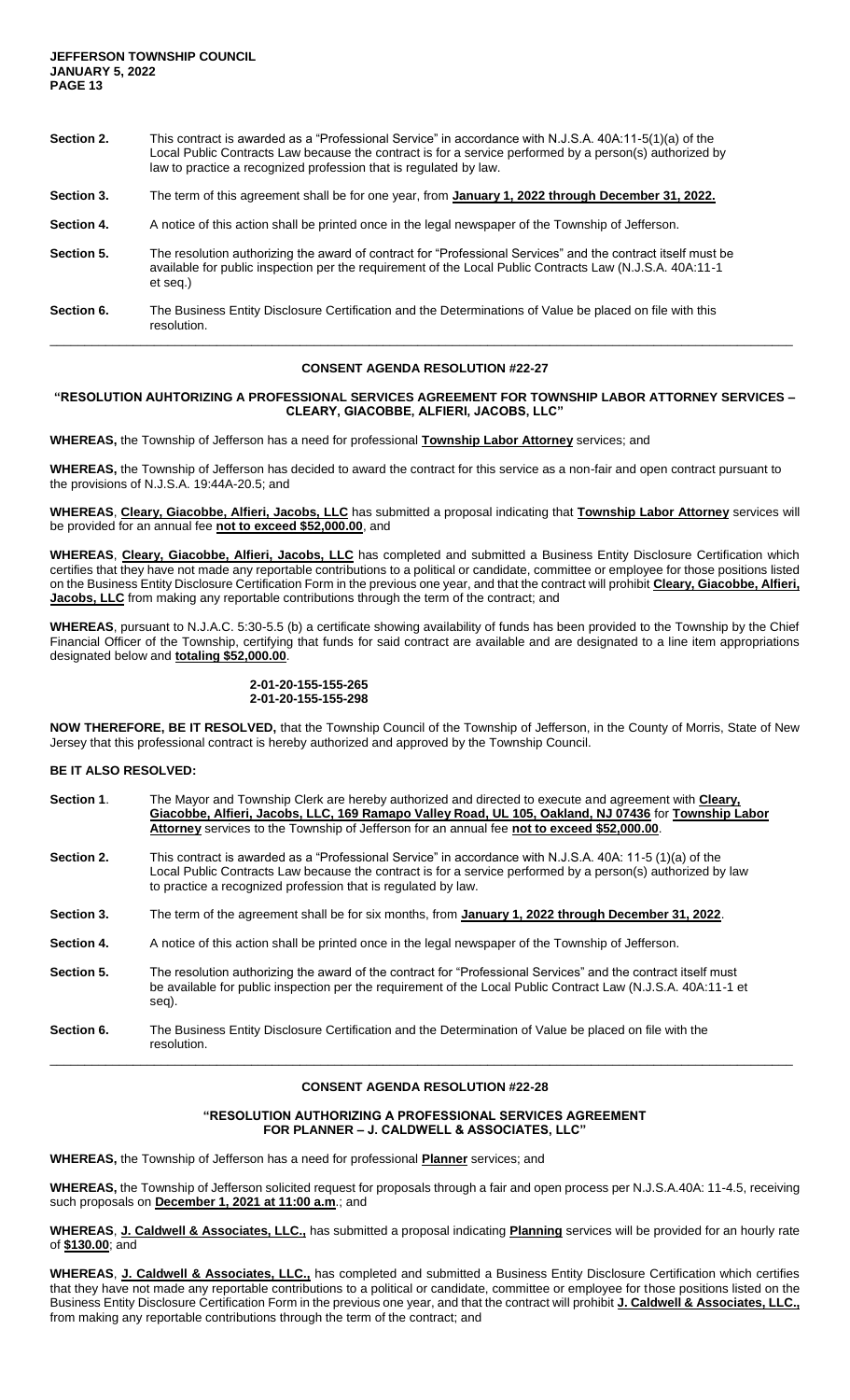**JEFFERSON TOWNSHIP COUNCIL JANUARY 5, 2022 PAGE 14**

**WHEREAS**, the Chief Financial Officer (CFO) of the Township has determined and certified in writing that the value of the acquisition by the firm **J. Caldwell & Associates will exceed \$17,500**; and

**WHEREAS**, pursuant to N.J.A.C. 5:30-5.5 (b) a certificate showing availability of funds has been provided to the Township by the Chief Financial Officer of the Township, certifying that funds for said contract are available and are designated to a line item appropriations designated below and **totaling \$20,000**.

#### **1-01-21-187-187-260 T-15-56-860-000-827**

**NOW, THEREFORE, BE IT RESOLVED,** by the Township Council of the Township of Jefferson, in the County of Morris, State of New Jersey that this professional contract is hereby authorized and approved by the Township Council. **BE IT ALSO RESOLVED:**

| Section 1. | The Mayor and Township Clerk are hereby authorized and directed to execute and agreement with J. Caldwell &<br>Associates, LLC., 145 Spring Street, Newton, New Jersey 07860 for Planner services to the Township of<br>Jefferson as set forth in a proposal dated <b>December 1, 2021</b> for an annual fee not to exceed \$20,000 per remainder<br>of year. |
|------------|---------------------------------------------------------------------------------------------------------------------------------------------------------------------------------------------------------------------------------------------------------------------------------------------------------------------------------------------------------------|
| Section 2. | This contract is awarded as a "Professional Service" in accordance with N.J.S.A. 40A: 11-5 (1)(a) of the<br>Local<br>Public Contracts Law because the contract is for a service performed by a person(s) authorized by law to practice a<br>recognized profession that is regulated by law.                                                                   |

**Section 3.** The term of the agreement shall be for one year, from **January 1, 2022 through December 31, 2022**.

- **Section 4.** A notice of this action shall be printed once in the legal newspaper of the Township of Jefferson.
- **Section 5.** The resolution authorizing the award of the contract for "Professional Services" and the contract itself must be available for public inspection per the requirement of the Local Public Contract Law (N.J.S.A. 40A:11-1 et seq).

#### **Section 6**. The Business Entity Disclosure Certification and the Determination of Value be placed on file with the resolution.

# **CONSENT AGENDA RESOLUTION #22-29**

\_\_\_\_\_\_\_\_\_\_\_\_\_\_\_\_\_\_\_\_\_\_\_\_\_\_\_\_\_\_\_\_\_\_\_\_\_\_\_\_\_\_\_\_\_\_\_\_\_\_\_\_\_\_\_\_\_\_\_\_\_\_\_\_\_\_\_\_\_\_\_\_\_\_\_\_\_\_\_\_\_\_\_\_\_\_\_\_\_\_\_\_\_\_\_\_\_

#### **"RESOLUTION AUTHORIZING A PROFESSIONAL SERVICES AGREEMENT FOR PUBLIC DEFENDER FOR THE TOWNSHIP OF JEFFERSON WITH THE LAW OFFICE OF DANIEL P. AGATINO, LLC."**

**WHEREAS,** the Township of Jefferson has a need for professional **Public Defender services**; and

**WHEREAS,** the Township of Jefferson has decided to award the contract for this service as a non-fair and open contract pursuant to the provisions of N.J.S.A. 19:44A-20.5; and

**WHEREAS**, **The Law Office of Daniel P. Agatino, LLC.,** has submitted a proposal indicating **Public Defender services** will be provided for an annual fee **not to exceed \$14,000.00 per year**; and

**WHEREAS**, **The Law Office of Daniel P. Agatino, LLC.,** has completed and submitted a Business Entity Disclosure Certification which certifies that they have not made any reportable contributions to a political or candidate, committee or employee for those positions listed on the Business Entity Disclosure Certification Form in the previous one year, and that the contract will **prohibit The Law Office of Daniel P. Agatino, LLC.,** from making any reportable contributions through the term of the contract; and

**WHEREAS**, pursuant to N.J.A.C. 5:30-5.5 (b) a certificate showing availability of funds has been provided to the Township by the Chief Financial Officer of the Township, certifying that funds for said contract are available and are designated to a line item appropriations designated below and totaling **\$14,000.00**

# **T-15-56-860-000-806 2-01-43-491-491-261**

**NOW, THEREFORE, BE IT RESOLVED** by the Township Council of the Township of Jefferson, in the County of Morris, State of New Jersey that this professional contract is hereby authorized and approved by the Township Council.

# **BE IT ALSO RESOLVED AS FOLLOWS:**

| Section 1. | The Mayor and Township Clerk are hereby authorized and directed to execute and agreement with<br>The Law Office of Daniel P. Agatino, LLC, 41 Lakeside Boulevard, Hopatcong, New Jersey 07843 for<br>Public Defender services to the Township of Jefferson for an annual fee not to exceed \$14,000.00 per year. |  |  |
|------------|------------------------------------------------------------------------------------------------------------------------------------------------------------------------------------------------------------------------------------------------------------------------------------------------------------------|--|--|
| Section 2. | Daniel P. Agatino is designated as the Township's Public Defender.                                                                                                                                                                                                                                               |  |  |
| Section 3. | This contract is awarded as a "Professional Service" in accordance with N.J.S.A. 40A:11-5(1)(a) of the<br>Local Public Contracts Law because the contract is for a service performed by a person(s) authorized by<br>law to practice a recognized profession that is regulated by law.                           |  |  |
| Section 4. | The term of this agreement shall be for one year, from January 1, 2022 through December 31, 2022.                                                                                                                                                                                                                |  |  |
| Section 5. | A notice of this action shall be printed once in the legal newspaper of the Township of Jefferson.                                                                                                                                                                                                               |  |  |
| Section 6. | The resolution authorizing the award of contract for "Professional Services" and the contract itself must be<br>available for public inspection per the requirement of the Local Public Contracts Law (N.J.S.A. 40A:11-1<br>et seq.)                                                                             |  |  |
| 0.01207    | The Ducinese Entity Disclesure Contification and the Determinations of Value he placed on file with this                                                                                                                                                                                                         |  |  |

**Section 7.** The Business Entity Disclosure Certification and the Determinations of Value be placed on file with this resolution.

\_\_\_\_\_\_\_\_\_\_\_\_\_\_\_\_\_\_\_\_\_\_\_\_\_\_\_\_\_\_\_\_\_\_\_\_\_\_\_\_\_\_\_\_\_\_\_\_\_\_\_\_\_\_\_\_\_\_\_\_\_\_\_\_\_\_\_\_\_\_\_\_\_\_\_\_\_\_\_\_\_\_\_\_\_\_\_\_\_\_\_\_\_\_\_\_\_\_\_\_\_\_\_\_\_\_\_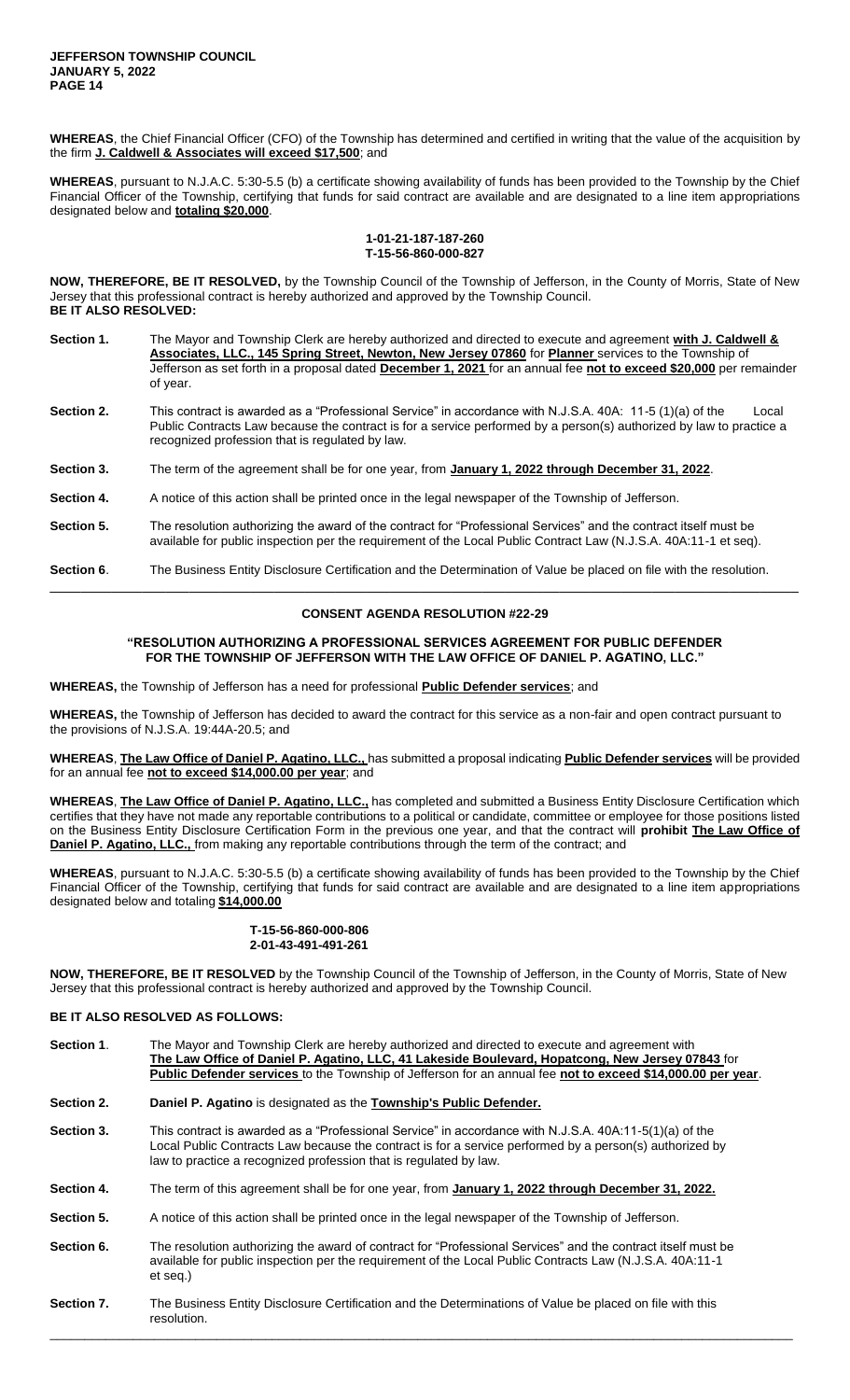#### **"RESOLUTION AUTHORIZING A PROFESSIONAL SERVICES AGREEMENT FOR RISK MANAGEMENT SERVICES AND APPOINTING THE RISK MANAGEMENT CONSULTANT – WILLIS OF NEW JERSEY - FOR PERIOD ENDING DECEMBER 31, 2022"**

**WHEREAS,** the Township of Jefferson has joined the Statewide Insurance Fund (hereinafter "Fund"), a joint insurance fund as defined in N.J.S.A. 40A:10-36 et seq.; and

**WHEREAS,** the bylaws of the Fund require participating members to appoint a Risk Management Consultant; as those positions are defined in the Bylaws, if requested to do so by the "Fund"; and

**WHEREAS,** the Township of Jefferson therefore has a need for professional **Risk Management** services; and

**WHEREAS,** the Township of Jefferson has decided to award the contract for this service as a non-fair and open contract pursuant to the provisions of N.J.S.A. 19:44A-20.5; and

**WHEREAS, Willis of New Jersey** has submitted a proposal indicating that **Risk Management** services will be provided for an annual fee as set by the Fund, **not to exceed six percent (6%) of worker's compensation, seven and one half percent (7.5%) of all lines assessment, and ten percent (10%) of selective umbrella assessment;** and

**WHEREAS, Willis of New Jersey** has completed and submitted a Business Entity Disclosure Certification which certifies that they have not made any reportable contributions to a political or candidate, committee or employee for those positions listed on the Business Entity Disclosure Certification Form in the previous one year, and that the contract will prohibit **Willis of New Jersey** from making any reportable contributions through the term of the contract; and

**WHEREAS,** the Chief Financial Officer (CFO) of the Township has determined and certified in writing that, although the vendor receives no direct payments for rendering services from the Township, it is expected that the vendor will earn in **excess of \$17,500** from insurance commissions; and

**WHEREAS**, pursuant to N.J.A.C. 5:30-5.5 (b) a certificate showing availability of funds has been provided to the Township by the Chief Financial Officer of the Township, certifying that funds for said contract are available and are designated to a line item appropriations designated below and **totaling \$63,000.00.**

#### **2-01-23-220-220-200**

**NOW, THEREFORE, BE IT RESOLVED** by the Township Council of the Township of Jefferson, in the County of Morris, State of New Jersey that this professional contract is hereby authorized and approved by the Township Council.

**BE IT ALSO RESOLVED** that **John Moore of Willis of New Jersey** is hereby appointed as the **Risk Management Consultant for 2022**.

#### **BE IT ALSO RESOLVED:**

**Section 1.** The Mayor and Township Clerk are hereby authorized and directed to execute an agreement with **Willis of New Jersey** for **Risk Management** services to the Township of Jefferson. **Section 2.** This contract is awarded as a "Professional Service" in accordance with N.J.S.A. 40A:11-5(1)(a) of the Local Public Contracts Law because the contract is for a service performed by a person(s) authorized by law to practice a recognized profession that is regulated by law. **Section 3.** The term of this agreement shall be for one year, from **January 1, 2022 through December 31, 2022. Section 4.** A notice of this action shall be printed once in the legal newspaper of the Township of Jefferson. Section 5. The resolution authorizing the award of contract for "Extraordinary Unspecified Services" and the contract itself must be available for public inspection per the requirement of the Local Public Contracts Law (N.J.S.A. 40A:11-1 et seq.). **Section 6.** The contract is for insurance and insurance consultant services and is exempt from the bidding requirements under the Local Public Contracts Law, N.J.S.A. 40A:11-5(1) (m). **Section 7.** The Business Entity Disclosure Certification and the Determinations of Value be placed on file with this resolution. \_\_\_\_\_\_\_\_\_\_\_\_\_\_\_\_\_\_\_\_\_\_\_\_\_\_\_\_\_\_\_\_\_\_\_\_\_\_\_\_\_\_\_\_\_\_\_\_\_\_\_\_\_\_\_\_\_\_\_\_\_\_\_\_\_\_\_\_\_\_\_\_\_\_\_\_\_\_\_\_\_\_\_\_\_\_\_\_\_\_\_\_\_\_\_\_\_\_\_\_\_\_\_\_\_\_\_

#### **CONSENT AGENDA RESOLUTION #22-31**

# **"RESOLUTION AUHTORIZING A PROFESSIONAL SERVICES AGREEMENT FOR TAX APPEAL LEGAL SERVICES – LAVERY, SELVAGGI, ABROMITIS & COHEN, PC"**

**WHEREAS,** the Township of Jefferson has a need for professional **Tax Appeal Attorney** services; and

**WHEREAS,** the Township of Jefferson has decided to award the contract for this service as a non-fair and open contract pursuant to the provisions of N.J.S.A. 19:44A-20.5; and

**WHEREAS**, **Lavery, Selvaggi, Abromitis and Cohen PC** has submitted a proposal indicating that **Tax Appeal Attorney** services and will be provided for an annual fee not to exceed \$35,000.00, and

**WHEREAS**, **Lavery, Selvaggi, Abromitis and Cohen PC** has completed and submitted a Business Entity Disclosure Certification which certifies that they have not made any reportable contributions to a political or candidate, committee or employee for those positions listed on the Business Entity Disclosure Certification Form in the previous one year, and that the contract will prohibit Lavery, Selvaggi, Abromitis and Cohen PC from making any reportable contributions through the term of the contract; and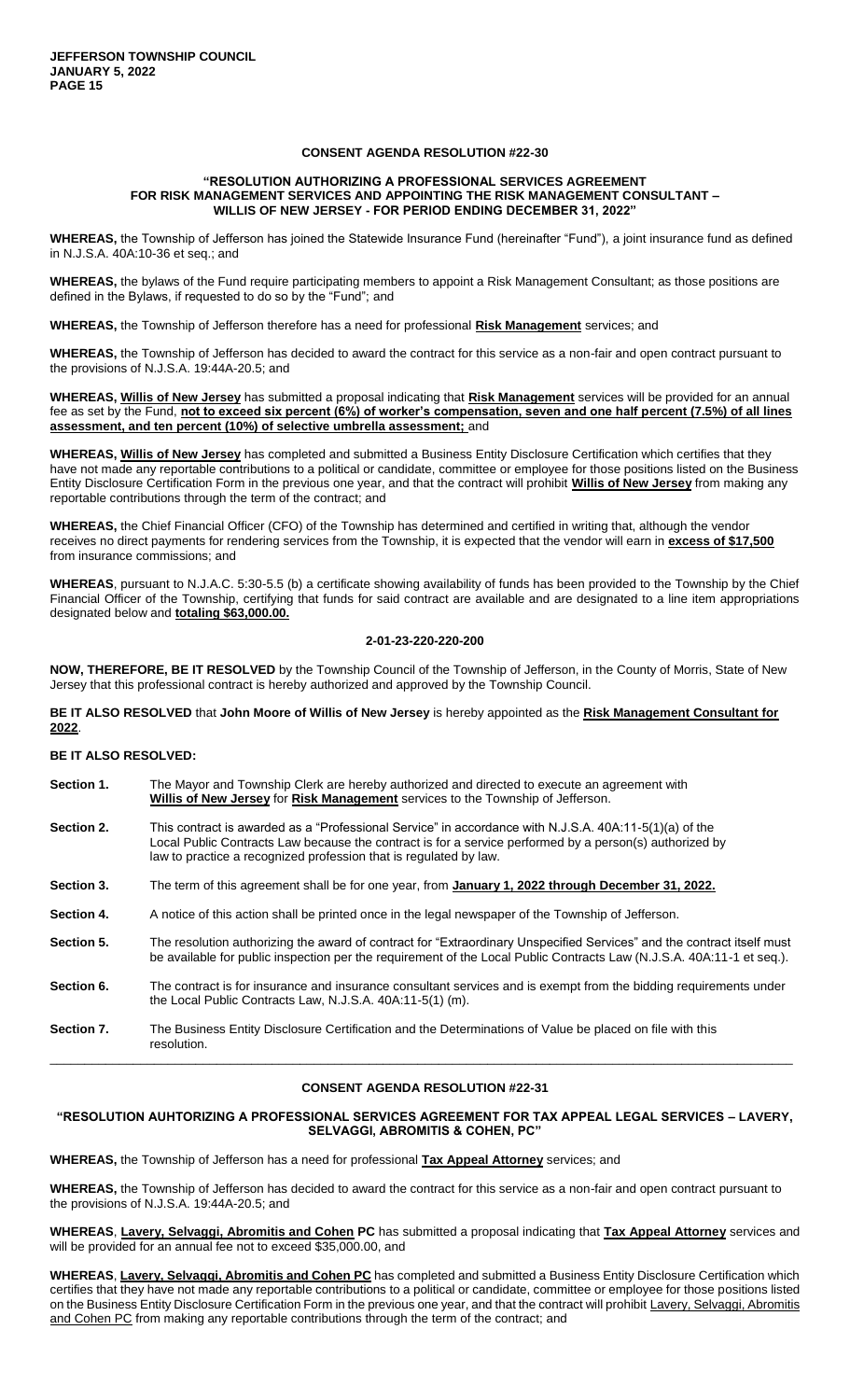**WHEREAS**, the Chief Financial Officer (CFO) of the Township has determined and certified in writing that the value of each acquisition will exceed \$17,500; and

**WHEREAS**, pursuant to N.J.A.C. 5:30-5.5 (b) a certificate showing availability of funds has been provided to the Township by the Chief Financial Officer of the Township, certifying that funds for said contract are available and are designated to a line item appropriations designated below and **totaling \$35,000.00**.

> **2-01-20-155-155-265 2-01-20-155-155-270 2-01-55-300-000-007**

**NOW THEREFORE, BE IT RESOLVED,** that the Township Council of the Township of Jefferson, in the County of Morris, State of New Jersey that this professional contract is hereby authorized and approved by the Township Council.

**BE IT ALSO RESOLVED**:

| Section 1. | The Mayor and Township Clerk are hereby authorized and directed to execute and agreement with Lavery,<br>Selvaggi, Abromitis and Cohen PC, 1001 Route 517, Hackettstown, New Jersey 07840 for Legal<br>Services (Tax Appeal Attorney) to the Township of Jefferson for an annual fee not to exceed \$35,000.00. |  |  |
|------------|-----------------------------------------------------------------------------------------------------------------------------------------------------------------------------------------------------------------------------------------------------------------------------------------------------------------|--|--|
| Section 2. | This contract is awarded as a "Professional Service" in accordance with N.J.S.A. 40A: 11-5 (1)(a) of the<br>Local Public Contracts Law because the contract is for a service performed by a person(s) authorized by law<br>to practice a recognized profession that is regulated by law.                        |  |  |
| Section 3. | The term of the agreement shall be for six months, from January 1, 2022 through December 31, 2022.                                                                                                                                                                                                              |  |  |
| Section 4. | A notice of this action shall be printed once in the legal newspaper of the Township of Jefferson.                                                                                                                                                                                                              |  |  |
| Section 5. | The resolution authorizing the award of the contract for "Professional Services" and the contract itself must<br>be available for public inspection per the requirement of the Local Public Contract Law (N.J.S.A. 40A:11-1 et<br>seg).                                                                         |  |  |
| Section 6. | The Business Entity Disclosure Certification and the Determination of Value be placed on file with the<br>resolution.                                                                                                                                                                                           |  |  |

# \_\_\_\_\_\_\_\_\_\_\_\_\_\_\_\_\_\_\_\_\_\_\_\_\_\_\_\_\_\_\_\_\_\_\_\_\_\_\_\_\_\_\_\_\_\_\_\_\_\_\_\_\_\_\_\_\_\_\_\_\_\_\_\_\_\_\_\_\_\_\_\_\_\_\_\_\_\_\_\_\_\_\_\_\_\_\_\_\_\_\_\_\_\_\_\_\_\_\_\_\_\_\_\_\_\_\_ **CONSENT AGENDA RESOLUTION #22-32**

**"RESOLUTION AUHTORIZING A PROFESSIONAL SERVICES AGREEMENT FOR TOWNSHIP ATTORNEY SERVICES – LADDEY, CLARK & RYAN, LLP"**

**WHEREAS,** the Township of Jefferson has a need for professional **Township Attorney** services; and

**WHEREAS,** the Township of Jefferson has decided to award the contract for this service as a non-fair and open contract pursuant to the provisions of N.J.S.A. 19:44A-20.5; and

**WHEREAS**, **Laddey, Clark and Ryan, LLP** has submitted a proposal indicating that **Township Attorney** services will be provided for an annual fee not to exceed \$124,600.00, and

**WHEREAS**, **Laddey, Clark and Ryan, LLP** has completed and submitted a Business Entity Disclosure Certification which certifies that they have not made any reportable contributions to a political or candidate, committee or employee for those positions listed on the Business Entity Disclosure Certification Form in the previous one year, and that the contract will prohibit Laddey, Clark and Ryan, LLP from making any reportable contributions through the term of the contract; and

**WHEREAS**, the Chief Financial Officer (CFO) of the Township has determined and certified in writing that the value of each acquisition will exceed \$17,500; and

**WHEREAS**, pursuant to N.J.A.C. 5:30-5.5 (b) a certificate showing availability of funds has been provided to the Township by the Chief Financial Officer of the Township, certifying that funds for said contract are available and are designated to a line item appropriations designated below and **totaling \$124,600.00**.

# **2-01-20-155-155-262 2-01-20-155-155-265**

**NOW THEREFORE, BE IT RESOLVED,** that the Township Council of the Township of Jefferson, in the County of Morris, State of New Jersey that this professional contract is hereby authorized and approved by the Township Council. **BE IT ALSO RESOLVED**:

| DE II ALJU NEJULVED. |                                                                                                       |  |  |
|----------------------|-------------------------------------------------------------------------------------------------------|--|--|
| Section 1.           | The Mayor and Township Clerk are hereby authorized and directed to execute and agreement with Laddey, |  |  |
|                      | Clark and Ryan, LLP, 60 Blue Heron Road, Suite 300, Sparta, New Jersey 07871-2608 for Township        |  |  |
|                      | Attorney services to the Township of Jefferson for an annual fee not to exceed \$124,600.00.          |  |  |
|                      |                                                                                                       |  |  |

- **Section 2.** This contract is awarded as a "Professional Service" in accordance with N.J.S.A. 40A: 11-5 (1)(a) of the Local Public Contracts Law because the contract is for a service performed by a person(s) authorized by law to practice a recognized profession that is regulated by law.
- Section 3. The term of the agreement shall be for six months, from January 1, 2022 through December 31, 2022.
- **Section 4**. A notice of this action shall be printed once in the legal newspaper of the Township of Jefferson.
- **Section 5.** The resolution authorizing the award of the contract for "Professional Services" and the contract itself must be available for public inspection per the requirement of the Local Public Contract Law (N.J.S.A. 40A:11-1 et seq).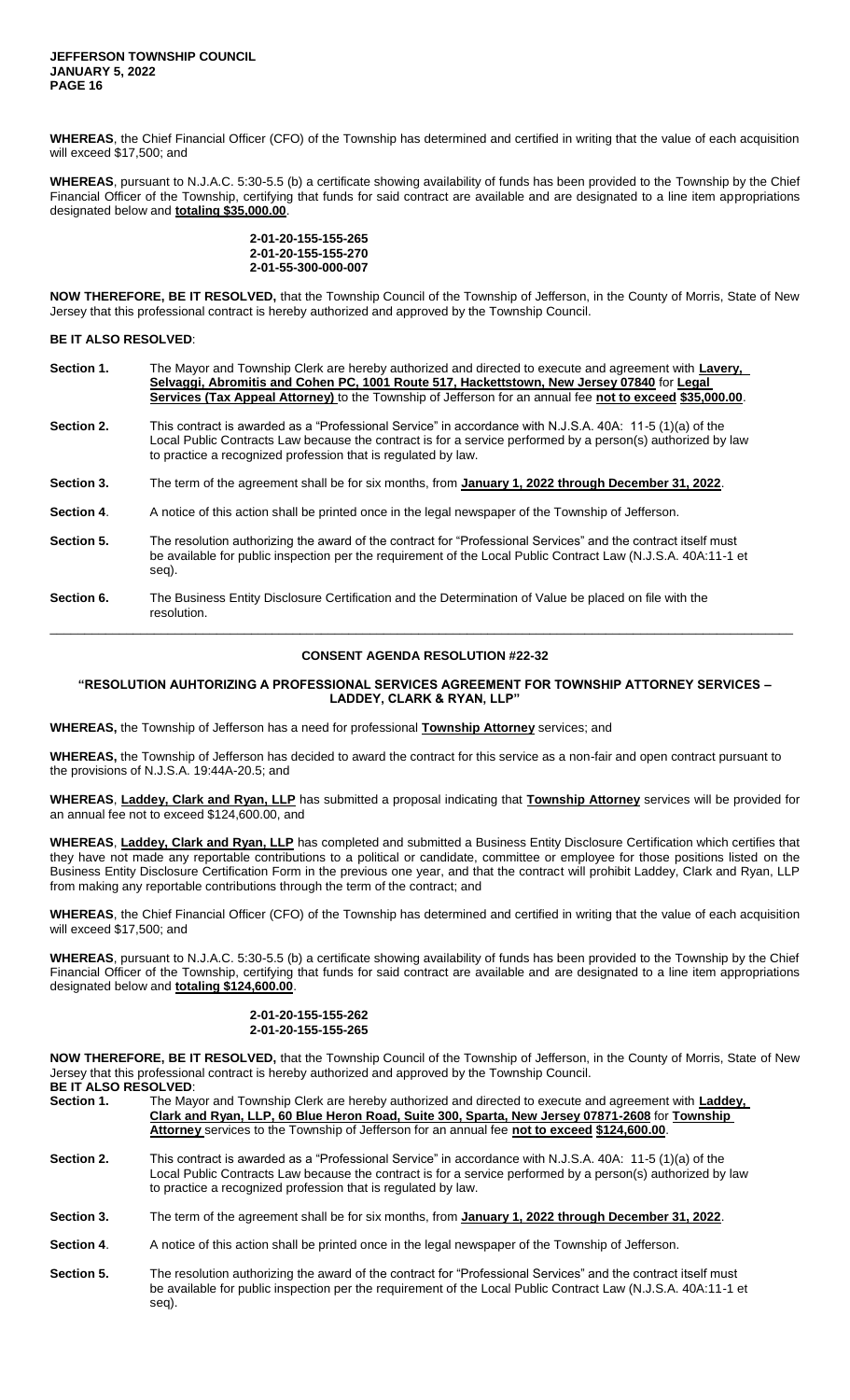**Section 6.** The Business Entity Disclosure Certification and the Determination of Value be placed on file with the resolution.

# **CONSENT AGENDA RESOLUTION #22-33**

\_\_\_\_\_\_\_\_\_\_\_\_\_\_\_\_\_\_\_\_\_\_\_\_\_\_\_\_\_\_\_\_\_\_\_\_\_\_\_\_\_\_\_\_\_\_\_\_\_\_\_\_\_\_\_\_\_\_\_\_\_\_\_\_\_\_\_\_\_\_\_\_\_\_\_\_\_\_\_\_\_\_\_\_\_\_\_\_\_\_\_\_\_\_\_\_\_\_\_\_\_\_\_\_\_\_\_

#### **"RESOLUTION AUTHORIZING THE PAYMENT OF BILLS"**

**WHEREAS**, the Business Administrator has reviewed and approved purchase orders requested by the Township Department Heads; and

**WHEREAS,** the Finance Office has certified that funds are available in the proper account; and

**WHEREAS**, the Finance Office has approved payment, upon certification from the Township Department Heads that the goods and/or services have been rendered to the Township; and

**WHEREAS**, purchases under State Contract or under Morris County Cooperative Purchasing Agreement were made where applicable.

**NOW, THEREFORE, BE IT RESOLVED** by the Township Council of the Township of Jefferson, County of Morris, State of New Jersey, that the current bills, dated **January 5, 2022** and on file and available for public inspection in the Office of the Treasurer and approved by him/her for payment, be paid.

# **CONSENT AGENDA RESOLUTION #22-34**

 $\Box$ 

#### **"RESOLUTION SETTING 2022 SALARIES FOR THE COUNCIL AND THE COUNCIL PRESIDENT WITHIN THE RANGE AS ESTABLISHED BY THE TOWNSHIP'S SALARY ORDINANCE"**

**WHEREAS**, N.J.S.A. 40A:9-165 permits the governing body of a municipality, by Ordinance, unless otherwise provided by law, to fix and determine the salaries, wages or compensation to be paid to the officers and employees of the municipality, including the members of the governing body; and

**WHEREAS**, the Township Council previously adopted a Salary Ordinance which provides for the range within which the salaries, wages or compensation of the governing body may be provided for; and

**WHEREAS**, the Township Council has made a careful examination of the salaries, wages, and compensation appropriate to compensate members of a municipal council.

**NOW, THEREFORE, BE IT RESOLVED** by the Township Council of the Township of Jefferson, in the County of Morris, State of New Jersey, that the Township Council hereby sets the salary for members of the Council, said salary being within the parameters set by the Salary Ordinance previously adopted by the Council, **at \$5,100 per year;** and sets the salary within the parameters set forth by the Salary Ordinance previously adopted by the Council, for the **Council President at \$6,120 per year**. \_\_\_\_\_\_\_\_\_\_\_\_\_\_\_\_\_\_\_\_\_\_\_\_\_\_\_\_\_\_\_\_\_\_\_\_\_\_\_\_\_\_\_\_\_\_\_\_\_\_\_\_\_\_\_\_\_\_\_\_\_\_\_\_\_\_\_\_\_\_\_\_\_\_\_\_\_\_\_\_\_\_\_\_\_\_\_\_\_\_\_\_\_\_\_\_\_

# **CONSENT AGENDA RESOLUTION #22-35**

# **"RESOLUTION APPROVING 2022 CASH MANAGEMENT PLAN"**

**WHEREAS,** the Local Fiscal Affairs Law (N.J.S.A. 40A:5-14 et seq.) requires that counties, municipalities, and authorities annually adopt a Cash Management Plan designed to assure the investment of local funds in interest bearing accounts and other permitted investments.

**NOW, THEREFORE, BE IT RESOLVED** that the Township Council of the Township of Jefferson, County of Morris, State of New Jersey, approves the Cash Management Plan for the Township of Jefferson for the period **January 1, 2022 to December 31, 2022.**

# **1. CASH MANAGEMENT AND INVESTMENT OBJECTIVES**

The Township of Jefferson objectives in this area are:

- **A**. Preservation of capital.
- **B.** Adequate safekeeping of assets.
- **C.** Maintenance of liquidity to meet operating needs.
- **D.** Diversification of the Township's portfolio to minimize risks associated with individual investments.

**E.** Investment of assets in accordance with State and Federal Laws and regulations.

#### **2. DESIGNATION OF OFFICIAL DEPOSITORIES**

**A.** The following Government Unit Depository Protection Act approved banks are authorized depositories for deposit funds:

- Bank of America
- Gibraltar Savings Bank
- Lakeland Bank
- NJ Cash Management Fund
- Fulton Bank
- Chase Bank
- TD Bank
- Valley Bank
- Santander Bank
- or an institution insured by the G.U.D.P.A.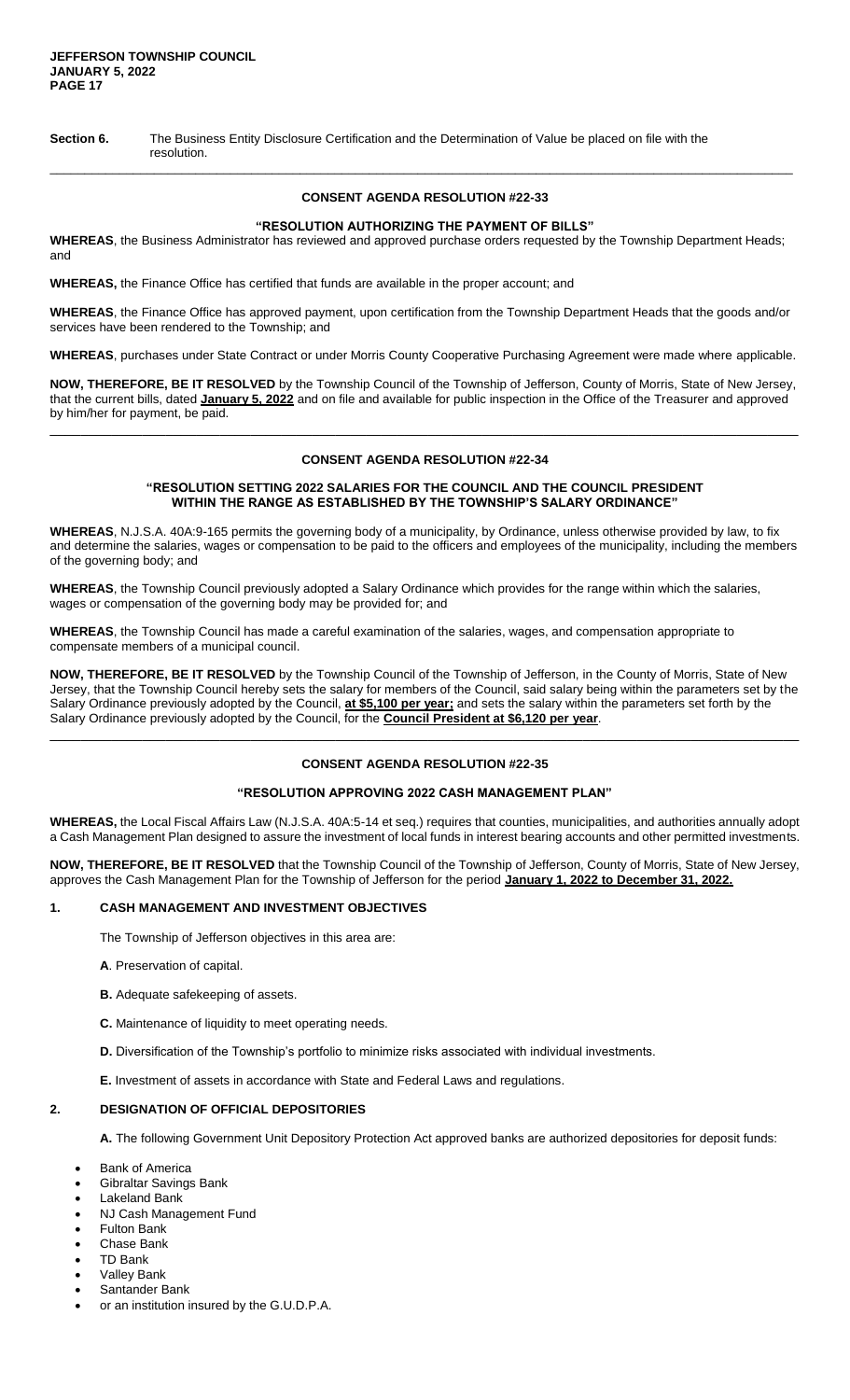**B.** The funds of said Township of Jefferson deposited in said banks shall be subject to withdrawal upon checks, notes, drafts, bills of exchange acceptances, undertaking or other orders for the payment of money when made, signed drawn, accepted or endorsed on behalf of said Township of Jefferson by the Mayor and Chief Financial Officer and in the absences of the Mayor, the Business Administrator, and in the absence of the Chief Financial Officer, by the Assistant Municipal Treasurer.

**C.** Designated official depositories are required to comply with the Governmental Unit Deposit Protection Act (GUDPA) Notification requirements, which include filing notifications quarterly. Quarterly GUDPA certificates are available at [https://www.state.nj.us/dobi/division\\_banking/depositories/gudpa/gudpacertlist.htm.](https://www.state.nj.us/dobi/division_banking/depositories/gudpa/gudpacertlist.htm)..

**D.** Designated official depositories shall make available a copy of the institution's "Annual Report" via its official website.

# **3. CASH MANAGEMENT**

**A.** All funds shall be deposited within 48 hours of receipt in accordance with N.J.S.A. 40A:5-15.

**B.** The Chief Financial Officer shall minimize the possibility of idle cash accumulating in accounts by assuring that the amounts in excess of negotiated compensating balances are kept in interest bearing accounts or promptly swept into the investment portfolio.

**C.** The method of calculating banking fees and compensating balances shall be reviewed on a monthly basis.

**D.** Investment decisions shall be guided by the cash flow projections prepared by the Chief Financial Officer.

# **4. PERMISSIBLE INVESTMENTS**

**A.** Bonds or other obligations of the United States of America or obligations guaranteed by the United States of America.

**B.** Government money market mutual funds.

**C.** Any federal agency or instrumentality obligation authorized by Congress that matures within 397 days from the date of purchase, and has a fixed rate of interest not dependent on any index or external factors.

**D.** Bonds or other obligations of the local unit or school districts of which the local unit is a part.

**E.** Any other obligations with maturities not exceeding 397 days, as permitted by the Division of Investments.

**F.** Local government investment pools.

**G.** New Jersey State Cash Management Fund.

**H.** Repurchase agreements of fully collateralized securities.

#### **5. AUTHORITY FOR INVESTMENT MANAGEMENT**

**A.** It is desirable that idle funds of the Township of Jefferson be invested in legal investment vehicles at all times. The Chief Financial Officer is authorized and directed to make investments on behalf of the Township. All investment decisions shall be consistent with this plan and all appropriate regulatory constraints.

**B.** The Township Council of the Township of Jefferson does hereby authorize the Chief Financial Officer to request bids and to place orders for the investment of idle funds solely in legally authorized investment vehicles, such investments to the investing institutions; and

**C.** Be it further resolved that the Chief Financial Officer is hereby authorized to transfer funds solely by wire for the following purposes and subject to all pertinent regulations.

**1.** To or from Jefferson Township checking or savings accounts to other township accounts.

**2.** To or from Jefferson Township checking or savings accounts specified by the banks or the State of New Jersey Cash Management Funds solely for the purpose of investing for the account of the Township of Jefferson.

#### **6. SAFEKEEPING**

**A.** Securities purchased on behalf of the Township shall be delivered electronically or physically to the Township's custodial bank, which shall maintain custodial and/or safekeeping accounts for such securities on behalf of the Township.

#### **7. REPORTING**

**A.** The Chief Financial Officer shall report to the Township Council all purchases of investments in accordance with N.J.S.A. 40A:5-15.2.

# **8. SAFE DEPOSIT BOX**

**A.** The access to the Safe Deposit Box in the name of the Township of Jefferson in the vaults of Lakeland Bank of Jefferson Township will be given to the following until otherwise notified in writing by the Township Council. The Administrator and the Township Clerk shall hold the two safe deposit keys.

\_\_\_\_\_\_\_\_\_\_\_\_\_\_\_\_\_\_\_\_\_\_\_\_\_\_\_\_\_\_\_\_\_\_\_\_\_\_\_\_\_\_\_\_\_\_\_\_\_\_\_\_\_\_\_\_\_\_\_\_\_\_\_\_\_\_\_\_\_\_\_\_\_\_\_\_\_\_\_\_\_\_\_\_\_\_\_\_\_\_\_\_\_\_\_\_\_\_\_\_\_\_\_\_\_\_\_

#### **Township Clerk, Michele Reilly Chief Financial Officer, William Eagen**

# **9. AUDIT**

**A.** The Cash Management Plan shall be subject to annual audit conducted pursuant to N.J.S.A. 40A: 5-14.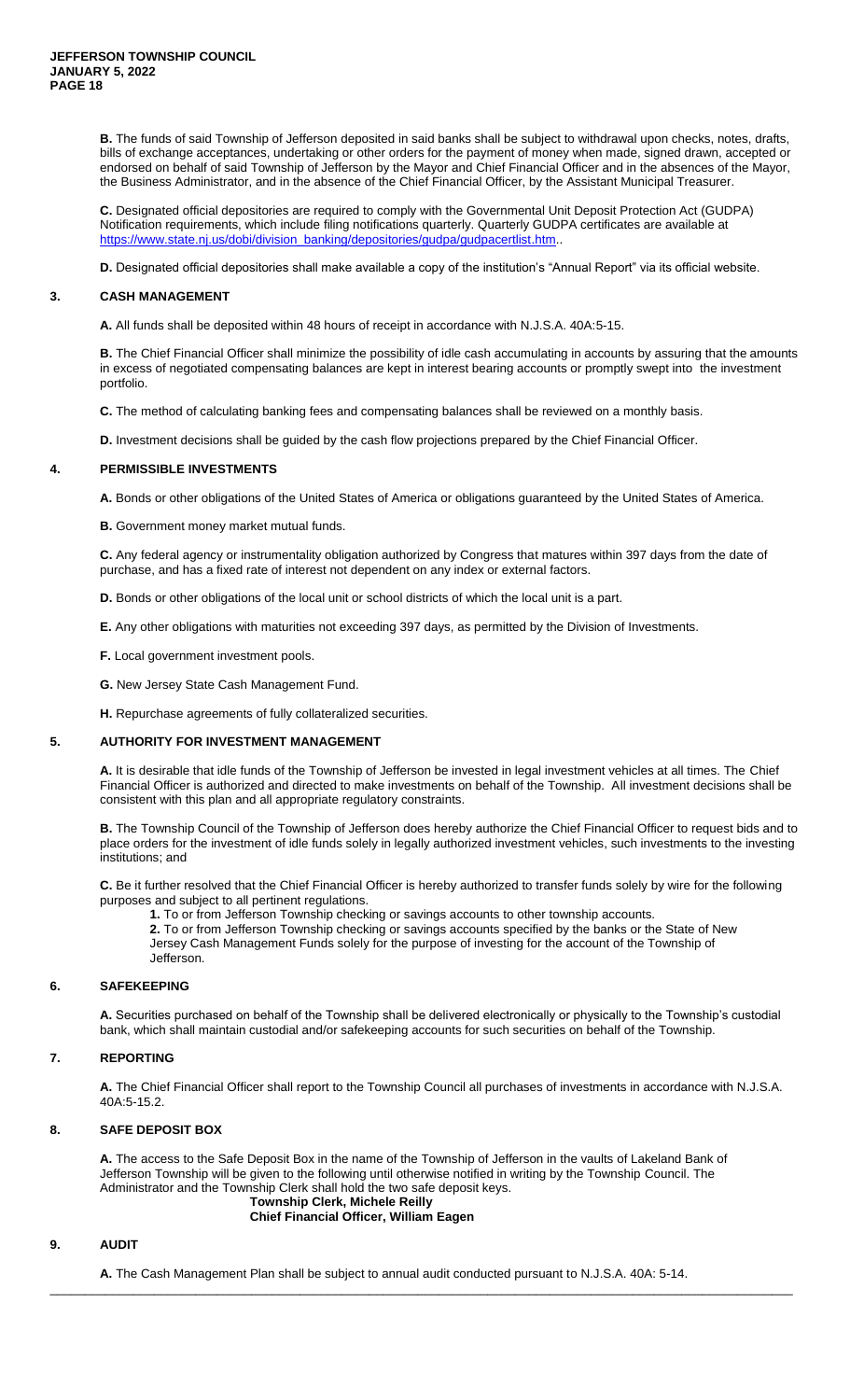# **"RESOLUTION AUTHORIZING THE REFUND OF OVERPAYMENT(S) OF TAXES"**

**WHEREAS,** there appears on the tax records overpayment(s) as shown below; and

**WHEREAS,** said overpayment(s) were created by the reasons indicated; and

**WHEREAS,** the Collector of Taxes recommends the refund(s) of such overpayment(s).

**NOW, THEREFORE, BE IT RESOLVED** by the Township Council of the Township of Jefferson, County of Morris, State of New Jersey, that the proper officers are hereby authorized and directed to issue checks to refund such overpayment(s) as hereafter shown below:

|                       |                             | <b>CODE OF REASONS</b>       |                |                                    |  |
|-----------------------|-----------------------------|------------------------------|----------------|------------------------------------|--|
| 1. Incorrect Payment  | 2. Adjustment of Assessment | 3. Homestead Rebate          | 4. Overbilled  | 5. Third Party Lien                |  |
| 6. Duplicate Payment  | 7. Exempt                   | 8. County/State Board Appeal | 9. Overpayment |                                    |  |
| 10. Return of Premium | 11. New Jersey Saver        | 12. Return of Recording Fee  |                | 13. Vets, Senior Citizen Deduction |  |
|                       |                             |                              |                |                                    |  |
|                       |                             |                              |                |                                    |  |

| <b>BLOCK</b> | <b>LOT</b> | <b>NAME</b>                                        | <b>AMOUNT</b> | <b>CODE</b> | <b>YEAR</b> |
|--------------|------------|----------------------------------------------------|---------------|-------------|-------------|
| 266          | .03        | <b>JACOBUS &amp; ASSOCIATES LLC/ATTY TRUST ACC</b> | \$24,119.98   |             | 2021        |
|              |            |                                                    |               |             | 2021        |
|              |            |                                                    |               |             |             |
|              |            |                                                    |               |             |             |
|              |            |                                                    |               |             |             |
|              |            |                                                    | <b>TOTAL</b>  | \$24,119.98 |             |
|              |            |                                                    |               |             |             |

# **CONSENT AGENDA RESOLUTION #22-37**

\_\_\_\_\_\_\_\_\_\_\_\_\_\_\_\_\_\_\_\_\_\_\_\_\_\_\_\_\_\_\_\_\_\_\_\_\_\_\_\_\_\_\_\_\_\_\_\_\_\_\_\_\_\_\_\_\_\_\_\_\_\_\_\_\_\_\_\_\_\_\_\_\_\_\_\_\_\_\_\_\_\_\_\_\_\_\_\_\_\_\_\_\_\_\_\_\_

# **"RESOLUTION AUTHORIZING A TEMPORARY BUDGET FOR THE CALENDAR YEAR 2022"**

**WHEREAS,** N.J.S.A. 40A:4-19, Local Budget Law, provides that temporary appropriations may be made prior to the adoption of the **2022** Budget for the purposes and amounts required in the manner therein provided; and

**WHEREAS,** the total appropriations in the **2021** Adopted Budget are as follows; and

| <b>Current Fund</b>          | \$28.940.338.62 |
|------------------------------|-----------------|
| <b>Water Operating Fund</b>  | \$ 2.577,670,00 |
| <b>Sewer Operating Fund</b>  | \$ 1.228.514.16 |
| <b>Garbage District Fund</b> | \$2,675,740.00  |

**WHEREAS, 26.25%** of the total appropriations in the **2022** Budget (Debt Service, Pension& Insurances excluded per Statute) are as follows:

| Current Fund                 | \$14.387.381.13 |
|------------------------------|-----------------|
| Water Operating Fund         | \$1,414,580.14  |
| Sewer Operating Fund         | 404.288.59      |
| <b>Garbage District Fund</b> | 702.824.25      |

**NOW, THEREFORE, BE IT RESOLVED** by the Township Council of the Township of Jefferson, County of Morris, State of New Jersey, that the following temporary appropriations be made and a copy of this shall be transmitted to the Chief Financial Officer for his/her records.

| <b>Account Id</b>   | <b>Description</b>                   | 2021 Budget | 2022 Budget* |
|---------------------|--------------------------------------|-------------|--------------|
| 1-01-00-000-000-000 | <b>CURRENT FUND</b>                  |             |              |
| 1-01-20-110-110-000 | <b>ADMINISTRATION</b>                |             |              |
| 1-01-20-110-110-100 | ADMINISTRATION SALARY & WAGE         | 249,527.00  | 65,500.84    |
| 1-01-20-110-110-200 | ADMINISTRATION OTHER EXPENSE         | 84,650.00   | 22,220.63    |
| 1-01-20-110-111-000 | <b>MAYOR</b>                         |             |              |
| 1-01-20-110-111-100 | <b>MAYOR SALARY &amp; WAGE</b>       | 12,200.00   | 3,202.50     |
| 1-01-20-110-111-200 | <b>MAYOR OTHER EXPENSE</b>           | 9,410.00    | 2,470.13     |
| 1-01-20-110-112-000 | <b>TWP. COUNCIL</b>                  |             |              |
| 1-01-20-110-112-100 | TWP. COUNCIL SALARY & WAGE           | 26,520.00   | 6,961.50     |
| 1-01-20-110-112-200 | <b>TWP.COUNCIL OTHER EXPENSE</b>     | 8,734.00    | 2,292.68     |
| 1-01-20-120-000-000 | <b>TWP. CLERK</b>                    |             |              |
| 1-01-20-120-000-100 | TWP. CLERK SALARY & WAGE             | 154,997.00  | 40,686.71    |
| 1-01-20-120-000-200 | TWP. CLERK OTHER EXPENSE             | 28,550.00   | 7,494.38     |
| 1-01-20-130-130-000 | <b>FINANCE</b>                       |             |              |
| 1-01-20-130-130-100 | <b>FINANCE SALARY &amp; WAGE</b>     | 399,636.00  | 104,904.45   |
| 1-01-20-130-130-200 | <b>FINANCE OTHER EXPENSE</b>         | 82,170.00   | 21,569.63    |
| 1-01-20-140-140-000 | <b>INFORMATION TECHNOLOGY</b>        |             |              |
| 1-01-20-140-140-100 | INFORMATION TECHNOLOGY SALARY & WAGE | 164,197.00  | 43,101.71    |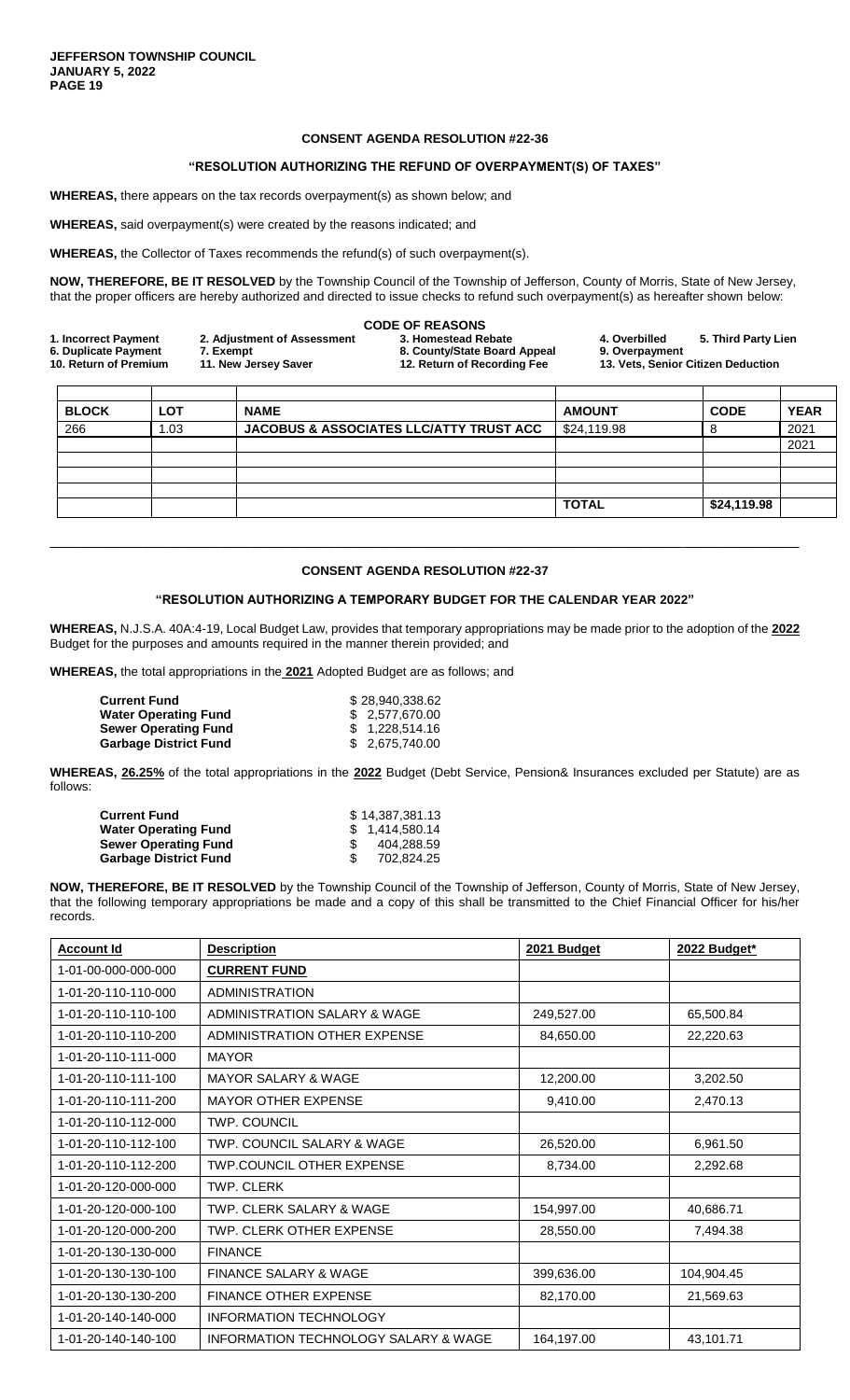| 1-01-20-140-140-200                        | <b>INFORMATION TECHONOLOGY OTHER EXPENSE</b>           | 120,622.50              | 63,326.81             |
|--------------------------------------------|--------------------------------------------------------|-------------------------|-----------------------|
| 1-01-20-145-145-000                        | <b>TAX COLLECTION</b>                                  |                         |                       |
| 1-01-20-145-145-100                        | TAX COLLECTION Salary & Wage                           | 190,197.00              | 49,926.71             |
| 1-01-20-145-145-200                        | TAX COLLECTION Other Expense                           | 18,145.00               | 4,763.06              |
| 1-01-20-145-146-000                        | LIQ.TTL & FORCE.PROP                                   |                         |                       |
| 1-01-20-145-146-200                        | LIQ.TTL & FORCE PROP Other Exp                         | 10,000.00               | 2,625.00              |
| 1-01-20-150-150-000                        | <b>ASSESSMENTS</b>                                     |                         |                       |
| 1-01-20-150-150-100                        | <b>ASSESSMENTS Salary &amp; Wage</b>                   | 146,924.00              | 38,567.55             |
| 1-01-20-150-150-200                        | ASSESSMENTS Other Expense                              | 28,820.00               | 7,565.25              |
| 1-01-20-155-155-000                        | <b>LEGAL</b>                                           |                         |                       |
| 1-01-20-155-155-200                        | <b>LEGAL Other Expense</b>                             | 218,500.00              | 57,356.25             |
| 1-01-20-165-165-000                        | <b>ENGINEERING</b>                                     |                         |                       |
| 1-01-20-165-165-100                        | ENGINEERING SALARY & WAGE                              | 247,024.00              | 64,843.80             |
| 1-01-20-165-165-200                        | <b>ENGINEERING Other Expense</b>                       | 86,500.00               | 22,706.25             |
| 1-01-20-175-175-000                        | <b>HISTORICAL SOCIETY</b>                              |                         |                       |
| 1-01-20-175-175-200                        | HISTORICAL SOC. Other Expense                          | 8,670.00                | 2,275.88              |
| 1-01-21-187-187-000                        | <b>LAND USE BOARD</b>                                  |                         |                       |
| 1-01-21-187-187-100                        | LAND USE BOARD SALARY & WAGE                           | 36,462.00               | 9,571.28              |
| 1-01-21-187-187-200                        | LAND USE BOARD OTHER EXPENSE                           | 15,750.00               | 4,134.38              |
| 1-01-22-195-195-000                        | <b>BUILDING DEPARTMENT</b>                             |                         |                       |
| 1-01-22-195-195-100                        | <b>BUILDING DEPT. Salary &amp; Wage</b>                | 359,540.00              | 94,379.25             |
| 1-01-22-195-195-200                        | <b>BUILDING DEPT. Other Expense</b>                    | 6,700.00                | 1,758.75              |
| 1-01-22-195-197-000                        | PLUMBING INSP.                                         |                         |                       |
| 1-01-22-195-197-100                        | PLUMBING INSP. Salary & Wage                           | 35,762.00               | 9,387.53              |
| 1-01-22-195-198-000                        | <b>CODE ENFORCEMENT</b>                                |                         |                       |
| 1-01-22-195-198-200                        | CODE ENFORCEMENT OTHER EXPENSE                         | 5,000.00                | 1,312.50              |
| 1-01-23-210-210-000                        | HEALTH INS.                                            |                         |                       |
| 1-01-23-210-210-100                        | HEALTH INS. SALARY & WAGE                              | 55,000.00               | 55,000.00             |
| 1-01-23-210-210-200                        | <b>HEALTH INS. Other Expense</b>                       | 3,198,000.00            | 3,198,000.00          |
| 1-01-23-220-220-000                        | <b>LIABILITY INSURANCE</b>                             |                         |                       |
| 1-01-23-220-220-200                        | LIAB. INS. Other Expense                               | 740,988.00              | 740,988.00            |
| 1-01-23-225-225-000                        | INSURANCE-DISABILITY                                   |                         |                       |
| 1-01-23-225-225-200                        | INS.-DISABILITY Other Expense                          | 41,000.00               | 41,000.00             |
| 1-01-23-225-226-000                        | UNEMPLOYMENT INSURANCE                                 |                         |                       |
| 1-01-23-225-226-200                        | <b>UNEMPLOYMENT INS-Other Expense</b>                  | 31,000.00               | 31,000.00             |
| 1-01-25-240-240-000                        | <b>POLICE</b>                                          |                         |                       |
| 1-01-25-240-240-100                        | POLICE Salary & Wage                                   | 5,570,804.00            | 1,462,336.05          |
| 1-01-25-240-240-200                        | <b>POLICE Other Expense</b>                            | 356,958.00              | 93,701.48             |
| 1-01-25-240-241-000                        | <b>HOMELAND SECURITY</b>                               |                         |                       |
| 1-01-25-240-241-200                        | HOMELAND SECURITY Other Expense                        | 5,500.00                | 1,443.75              |
| 1-01-25-250-250-000                        | <b>COMMUNICATIONS</b>                                  |                         |                       |
| 1-01-25-250-250-200                        |                                                        |                         |                       |
|                                            |                                                        |                         |                       |
| 1-01-25-252-252-000                        | <b>COMMUNICATIONS Other Expense</b>                    | 221,100.00              | 58,038.75             |
|                                            | <b>EMERGENCY MGT.</b>                                  |                         |                       |
| 1-01-25-252-252-100                        | <b>EMERGENCY MGT. Salary &amp; Wage</b>                | 42,000.00               | 11,025.00             |
| 1-01-25-252-252-200<br>1-01-25-255-255-000 | <b>EMERGENCY MGT.Other Expense</b>                     | 9,950.00                | 9,950.00              |
| 1-01-25-255-255-200                        | FIRE CO. #1                                            |                         |                       |
|                                            | FIRE CO.#1 Other Expense                               | 90,000.00               | 23,625.00             |
| 1-01-25-255-256-000<br>1-01-25-255-256-200 | FIRE CO. #2                                            |                         |                       |
|                                            | FIRE CO.#2 Other Expense                               | 90,000.00               | 23,625.00             |
| 1-01-25-260-260-000<br>1-01-25-260-260-200 | FIRST AID CONTRIBUTIONS                                |                         |                       |
|                                            | <b>CONTRIBUTION-Jefferson Rescue</b>                   | 45,000.00               | 11,812.50             |
| 1-01-25-260-261-000                        | MILTON FIRST AID CONTRIBUTION                          |                         |                       |
| 1-01-25-260-261-200                        | <b>CONTRIBUTION-Milton First Aid</b>                   | 54,122.00               | 14,207.03             |
| 1-01-25-265-265-000                        | <b>FIRE BUREAU</b>                                     |                         |                       |
| 1-01-25-265-265-100<br>1-01-25-265-265-200 | FIRE BUREAU SALARY & WAGE<br>FIRE BUREAU Other Expense | 127,443.00<br>13,100.00 | 33,453.79<br>3,438.75 |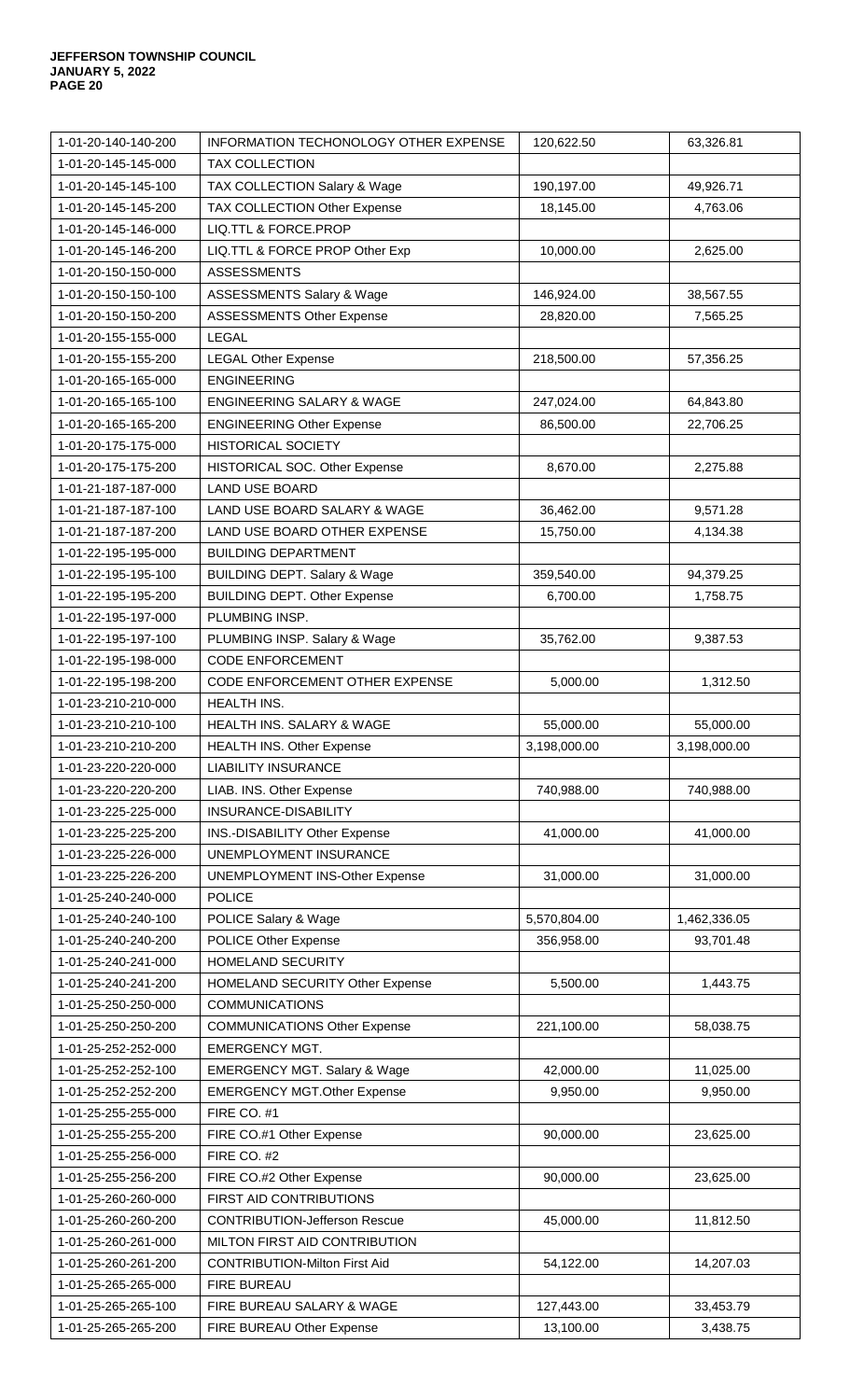| 1-01-25-265-267-000                        | <b>UNIFORM FIRE SAFETY</b>            |              |            |
|--------------------------------------------|---------------------------------------|--------------|------------|
| 1-01-25-265-267-200                        | <b>UNIFORM SAFETY Other Expense</b>   | 15,249.76    | 4,003.06   |
| 1-01-25-265-268-000                        | STAT.EXP.LOSAP                        |              |            |
| 1-01-25-265-268-200                        | STAT.EXP.LOSAP Other Expense          | 183,000.00   | 48,037.50  |
| 1-01-25-275-275-000                        | MUNICIPAL PROSECUTOR                  |              |            |
| 1-01-25-275-275-100                        | MUNICIPAL PROS. Salary & Wage         | 25,653.00    | 6,733.91   |
| 1-01-26-260-291-000                        | <b>ROADS</b>                          |              |            |
| 1-01-26-260-291-100                        | ROADS Salary & Wage                   | 1,499,809.00 | 393,699.86 |
| 1-01-26-260-291-200                        | <b>ROADS Other Expense</b>            | 446,550.00   | 117,219.38 |
| 1-01-26-260-292-000                        | ROADS - SNOW REMOVAL                  |              |            |
| 1-01-26-260-292-100                        | SNOW REMOVAL - SNOW O/T SALARY & WAGE | 190,000.00   | 49,875.00  |
| 1-01-26-260-292-200                        | SNOW REMOVAL Other Expense            | 400,000.00   | 105,000.00 |
| 1-01-26-290-290-000                        | <b>PUBLIC WORKS</b>                   |              |            |
| 1-01-26-290-290-100                        | PUBLIC WORKS Salary & Wage            | 58,081.00    | 15,246.26  |
| 1-01-26-290-290-200                        | PUBLIC WORKS Other Expense            | 3,000.00     | 787.50     |
| 1-01-26-310-310-000                        | <b>BUILDINGS &amp; GROUNDS</b>        |              |            |
| 1-01-26-310-310-200                        | BLDGS.& GROUNDS Other Expense         | 83,700.00    | 21,971.25  |
| 1-01-26-325-325-000                        | MUN. SERVICE/KELLY BILL               |              |            |
| 1-01-26-325-325-200                        | MUN.SERV/KELLY BILL Other Exp.        | 7,500.00     | 1,968.75   |
| 1-01-27-330-330-000                        | <b>HEALTH &amp; WELFARE</b>           |              |            |
| 1-01-27-330-330-100                        | HEALTH & WELFARE Salary & Wage        | 326,273.00   | 85,646.66  |
| 1-01-27-330-330-200                        | HEALTH & WELFARE Other Expense        | 33,400.00    | 8,767.50   |
| 1-01-27-330-331-000                        | DIAL-A-RIDE                           |              |            |
| 1-01-27-330-331-100                        | DIAL-A-RIDE Salary & Wage             | 124,696.00   | 32,732.70  |
| 1-01-27-330-331-200                        | DIAL-A-RIDE Other Expense             | 11,100.00    | 2,913.75   |
| 1-01-27-335-335-000                        | ENVIRONMENTAL COMMISSION              |              |            |
| 1-01-27-335-335-100                        | ENVIRON. COMM.Salary & Wage           | 100.00       | 26.25      |
| 1-01-27-335-335-200                        | <b>ENVIRON COMM. Other Expense</b>    | 400.00       | 105.00     |
| 1-01-27-340-340-000                        | ANIMAL CONTROL                        |              |            |
| 1-01-27-340-340-100                        | <b>ANIMAL CNTRL Salary &amp; Wage</b> | 98,992.00    | 25,985.40  |
| 1-01-27-340-340-200                        | <b>ANIMAL CONTROL Other Expense</b>   | 10,450.00    | 2,743.13   |
| 1-01-27-346-346-000                        | CDL TESTING O/E                       |              |            |
| 1-01-27-346-346-200                        | CDL TESTING OTHER EXPENSE             | 3,000.00     | 787.50     |
| 1-01-28-370-370-000                        | <b>RECREATION</b>                     |              |            |
| 1-01-28-370-370-100                        | <b>RECREATION Salary &amp; Wage</b>   | 172,029.00   | 45,157.61  |
| 1-01-28-370-370-200                        | <b>RECREATION Other Expense</b>       | 111,590.00   | 29,292.38  |
| 1-01-28-370-371-000                        | <b>DIVISION OF PARKS</b>              |              |            |
| 1-01-28-370-371-100                        | DIVISION OF PARKS SALARY & WAGE       | 454,676.00   | 119,352.45 |
| 1-01-28-370-371-200                        | DIVISION OF PARKS OTHER EXPENSE       | 66,600.00    | 17,482.50  |
| 1-01-28-370-372-000                        | SENIOR CITIZENS - LAKELAND            |              |            |
| 1-01-28-370-372-200                        | <b>LAKELAND SENIORS</b>               | 7,500.00     | 1,968.75   |
| 1-01-28-370-375-000                        | SENIOR CITIZENS - MILTON              |              |            |
| 1-01-28-370-375-200                        | <b>MILTON GOLDEN AGE</b>              | 7,500.00     | 1,968.75   |
|                                            |                                       |              |            |
| 1-01-29-390-390-000<br>1-01-29-390-390-200 | PUBLIC LIBRARY<br>PUBLIC LIBRARY      | 928,860.00   | 243,825.75 |
|                                            |                                       |              |            |
| 1-01-30-415-415-000                        | ACCUMULATED ABSENCE COMPENSATION      |              |            |
| 1-01-30-415-415-100                        | ACCUMULATED ABSENCES SALARY & WAGE    | 163,975.00   | 43,043.44  |
| 1-01-30-420-420-000                        | <b>CELEBRATION PUBLIC EVENTS</b>      |              |            |
| 1-01-30-420-420-200                        | CEL.PUB.EVENTS Other Exp.             | 42,000.00    | 11,025.00  |
| 1-01-30-422-422-000                        | <b>TOWNSHIP FORESTER</b>              |              |            |
| 1-01-30-422-422-200                        | TWSP.FORESTER Other Expense           | 12,000.00    | 3,150.00   |
| 1-01-30-425-425-000                        | SALARY ADJ. ACCOUNT                   |              |            |
| 1-01-30-425-425-100                        | SALARY ADJ.ACCT Salary & Wage         | 50,000.00    | 13,125.00  |
| 1-01-30-426-426-000                        | RESERVE FOR TAX APPEALS               |              |            |
| 1-01-30-426-426-200                        | RESERVE FOR TAX APPEALS OTHER EXPENSE | 60,000.00    | 15,750.00  |
| 1-01-31-430-430-000                        | <b>TOWNSHIP UTILITIES</b>             |              |            |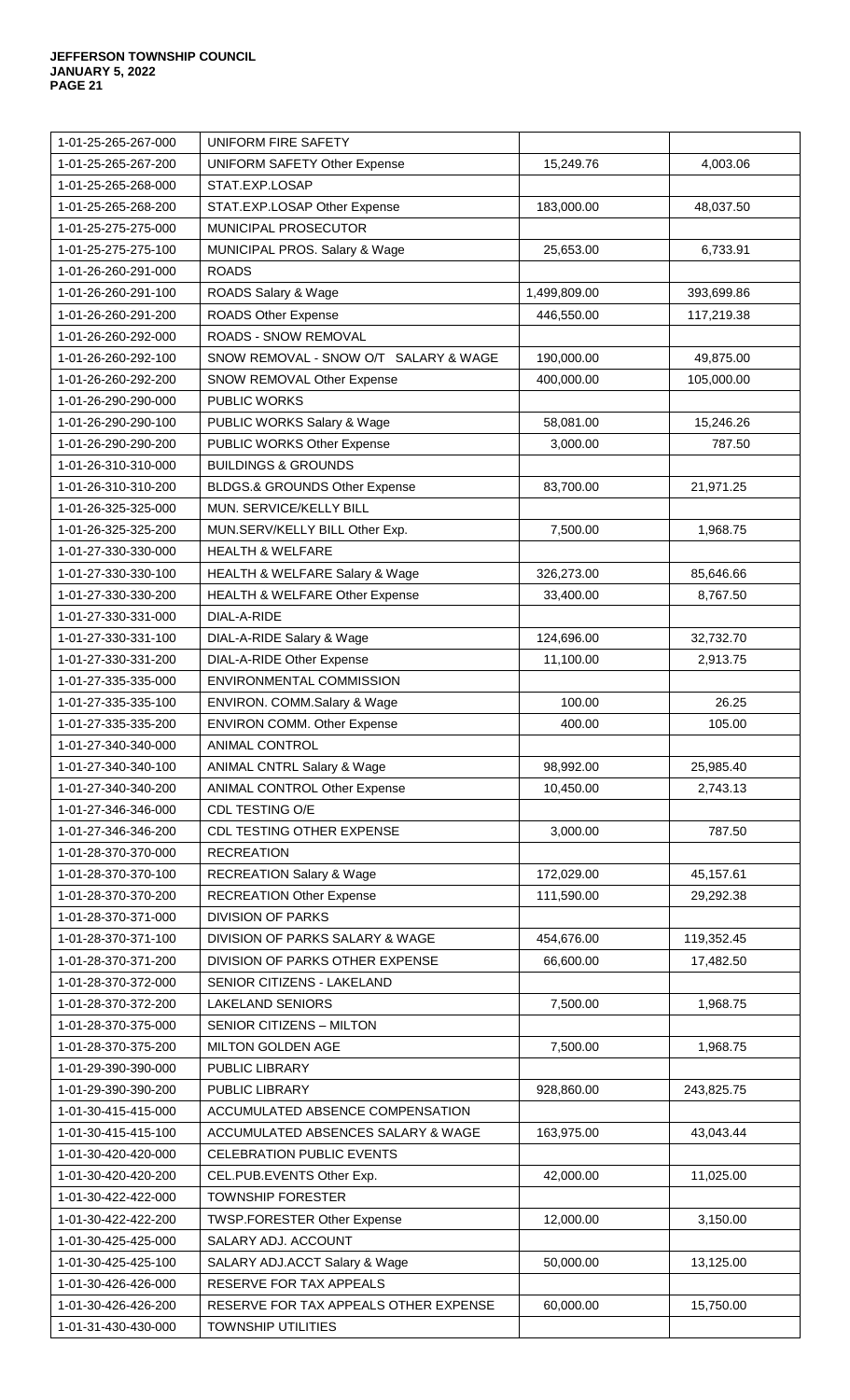| 1-01-31-430-430-200 | TOWNSHIP UTILITIES Other Exp.         | 537,900.00    | 141,198.75    |
|---------------------|---------------------------------------|---------------|---------------|
| 1-01-36-471-471-000 | STAT.EXP/PERS                         |               |               |
| 1-01-36-471-471-200 | STAT.EXP/PERS Other Expense           | 749,613.00    | 749,613.00    |
| 1-01-36-472-472-000 | STAT.EXP/O.A.S.I.                     |               |               |
| 1-01-36-472-472-200 | STAT.EXP/O.A.S.I. Other Expense       | 765,000.00    | 200,812.50    |
| 1-01-36-475-475-000 | STAT.EXP/PFRS                         |               |               |
| 1-01-36-475-475-200 | STAT.EXP/PFRS Other Expense           | 1,277,018.00  | 1,277,018.00  |
| 1-01-36-476-476-000 | <b>DCRP</b>                           |               |               |
| 1-01-36-476-476-200 | <b>DCRP OTHER EXPENSE</b>             | 20,000.00     | 5,250.00      |
| 1-01-41-701-000-001 | RECYCLING TONNAGE                     | 26,460.75     | 6,945.95      |
| 1-01-41-703-000-000 | MUNICIPAL ALLIANCE-LOCAL              |               |               |
| 1-01-41-703-000-200 | MUNICIPAL ALLIANCE - LOCAL            | 1,615.00      | 423.94        |
| 1-01-41-704-000-001 | MUNICIPAL ALLIANCE GRANT              | 6,460.00      | 0.00          |
| 1-01-41-745-000-001 | <b>Drunk Driving Enforcement</b>      | 6,010.05      | 0.00          |
| 1-01-41-754-000-001 | Body Armor - State                    | 2,771.16      | 0.00          |
| 1-01-41-755-000-001 | <b>BULLETPROOF VEST PARTNERSHIP</b>   | 4,390.40      | 0.00          |
| 1-01-42-196-196-000 | BLDG - MT. ARLIINGTON - INTERLOCAL    |               |               |
| 1-01-42-196-196-100 | BLDG INTERLOCAL MT.ARLINGTON S&W      | 76,560.00     | 20,097.00     |
| 1-01-42-330-330-000 | HEALTH SHARE SERVICE                  |               |               |
| 1-01-42-330-330-200 | <b>HEALTH OTHER EXPENSE</b>           | 63,500.00     | 16,668.75     |
| 1-01-43-490-490-000 | MUNICIPAL COURT                       |               |               |
| 1-01-43-490-490-100 | MUNICIPAL COURT Salary & Wage         | 289,990.00    | 76,122.38     |
| 1-01-43-490-490-200 | MUNICIPAL COURT Other Expense         | 8,250.00      | 2,165.63      |
| 1-01-43-491-491-200 | PUBLI DEFENDER Other Expense          | 14,000.00     | 3,675.00      |
| 1-01-44-901-901-000 | CAPITAL IMP. FUND                     |               |               |
| 1-01-44-901-901-200 | CAPITAL IMP.FUND OTHER EXPENSE        | 986,944.00    | 259,072.80    |
| 1-01-45-920-920-000 | DEBT SERV/BOND PRINC                  |               |               |
| 1-01-45-920-920-200 | DEBT SERV/BOND PRINC Other Exp.       | 1,850,000.00  | 1,850,000.00  |
| 1-01-45-925-925-000 | DEBT SERV/NOTE PYMT                   |               |               |
| 1-01-45-925-925-200 | DEBT SERV/NOTE PYMT OTHER EXP         | 870,000.00    | 870,000.00    |
| 1-01-45-930-930-000 | DEBT SERV/BOND INT                    |               |               |
| 1-01-45-930-930-200 | DEBT SERVICE/BOND INT. Other Exp.     | 187,000.00    | 187,000.00    |
| 1-01-45-935-935-000 | DEBT SERV/NOTE INT                    |               |               |
| 1-01-45-935-935-200 | DEBT SERV/NOTE INT. OTHER EXP         | 162,000.00    | 162,000.00    |
| 1-01-46-888-888-000 | DEFICIT IN ASSESSMENT BUDGET          |               |               |
| 1-01-50-899-000-001 | Reserve for Uncollected Taxes         | 1,990,000.00  | 522,375.00    |
|                     |                                       | 28,940,338.62 | 14,387,381.13 |
|                     |                                       |               |               |
| <b>Account Id</b>   | <b>Description</b>                    | 2021 Budget   | 2022 Budget*  |
|                     | <b>WATER OPERATING</b>                |               |               |
| 1-05-55-500-000-500 | <b>WATER OP S&amp;W</b>               | 552,521.00    | 145,036.76    |
| 1-05-55-500-000-550 | WATER OP - O/E                        | 909,550.00    | 238,756.88    |
| 1-05-55-501-000-550 | <b>WATER-CAPITAL</b>                  |               |               |
| 1-05-55-511-000-001 | Capital Improvement Fund              | 45,000.00     | 11,812.50     |
| 1-05-55-520-000-000 | <b>WATER: DEBT SERVICE</b>            |               |               |
| 1-05-55-520-000-001 | Payment of Bond Principal             | 770,000.00    | 770,000.00    |
| 1-05-55-522-000-001 | Interest On Bonds                     | 162,000.00    | 162,000.00    |
| 1-05-55-523-000-001 | Interest On Notes                     | 2,900.00      | 2,900.00      |
| 1-05-55-524-000-001 | <b>NJEIT LOAN</b>                     | 4,266.00      | 4,266.00      |
| 1-05-55-530-000-000 | DEFERRED CHARGES/STAT. EXPEND.        | 0.00          | 0.00          |
| 1-05-55-533-000-001 | DEFERRED CHARGES - CAPITAL ORDINANCES | 25,000.00     | 6,562.50      |
| 1-05-55-540-000-001 | P.E.R.S. Contribution                 | 57,433.00     | 57,433.00     |
| 1-05-55-541-000-001 | Social Security System (OASI)         | 45,000.00     | 11,812.50     |
| 1-05-55-542-000-001 | Unemployment Compensation Ins.        | 4,000.00      | 4,000.00      |
|                     |                                       | 2,577,670.00  | 1,414,580.14  |
|                     |                                       |               |               |